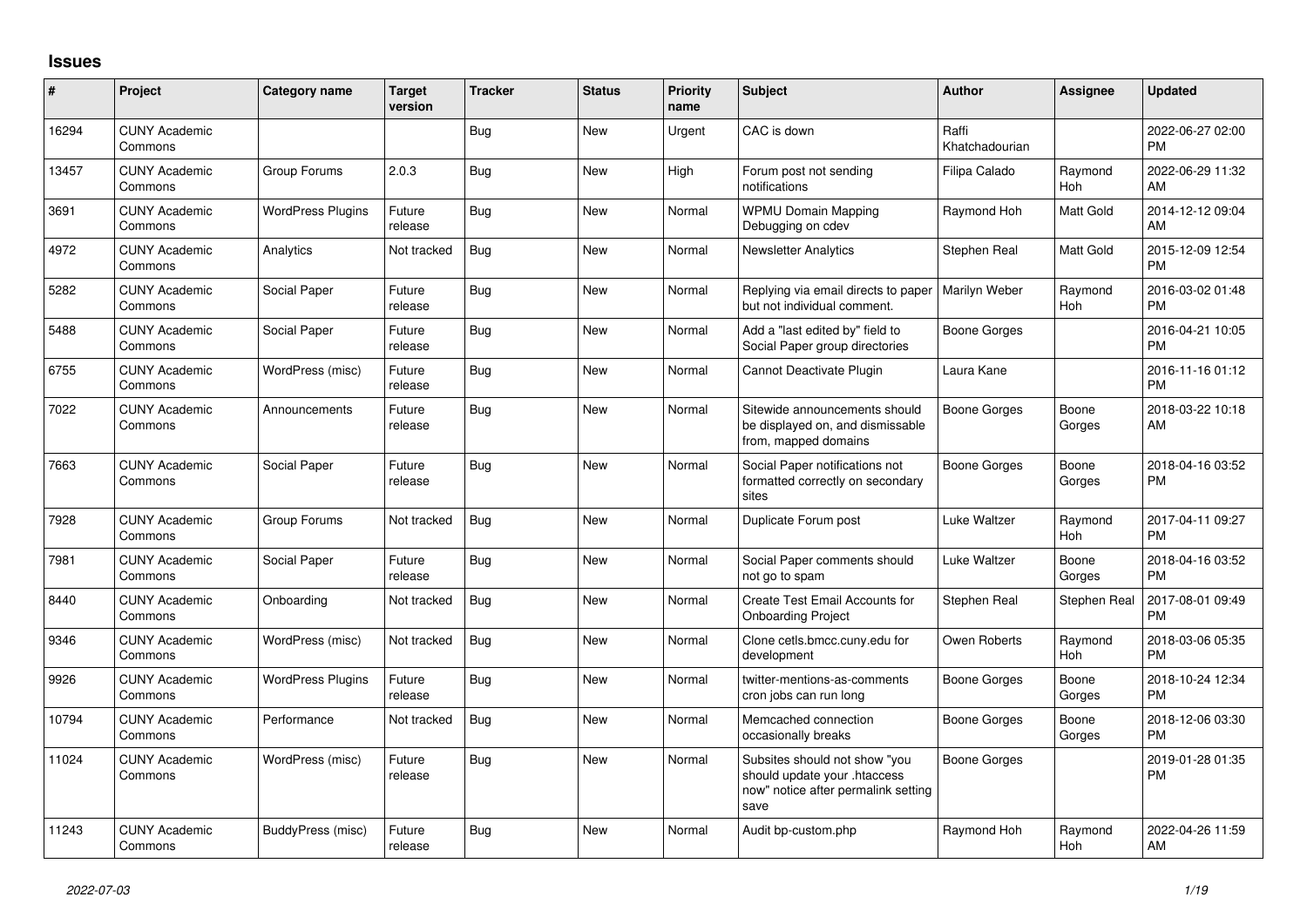| $\#$  | Project                         | <b>Category name</b>     | <b>Target</b><br>version | <b>Tracker</b> | <b>Status</b> | <b>Priority</b><br>name | <b>Subject</b>                                                               | <b>Author</b>           | Assignee        | <b>Updated</b>                |
|-------|---------------------------------|--------------------------|--------------------------|----------------|---------------|-------------------------|------------------------------------------------------------------------------|-------------------------|-----------------|-------------------------------|
| 11392 | <b>CUNY Academic</b><br>Commons |                          | Future<br>release        | Bug            | <b>New</b>    | Normal                  | Migrate users away from<br><b>StatPress</b>                                  | Boone Gorges            |                 | 2019-04-23 03:53<br><b>PM</b> |
| 11879 | <b>CUNY Academic</b><br>Commons |                          | Not tracked              | Bug            | <b>New</b>    | Normal                  | Hypothesis comments appearing<br>on multiple, different pdfs across<br>blogs | Laurie Hurson           | Laurie Hurson   | 2019-09-19 02:39<br><b>PM</b> |
| 12438 | <b>CUNY Academic</b><br>Commons | Courses                  | Not tracked              | Bug            | <b>New</b>    | Normal                  | Site appearing twice                                                         | Laurie Hurson           | Boone<br>Gorges | 2020-02-18 01:34<br><b>PM</b> |
| 12573 | <b>CUNY Academic</b><br>Commons | <b>WordPress Plugins</b> | Future<br>release        | <b>Bug</b>     | <b>New</b>    | Normal                  | <b>CommentPress Core Issues</b>                                              | scott voth              |                 | 2020-03-24 04:32<br><b>PM</b> |
| 13331 | <b>CUNY Academic</b><br>Commons | Site cloning             | Future<br>release        | Bug            | <b>New</b>    | Normal                  | Combine Site Template and Clone   Boone Gorges<br>operations                 |                         | Jeremy Felt     | 2021-11-19 12:39<br><b>PM</b> |
| 13430 | <b>CUNY Academic</b><br>Commons | Reply By Email           | Not tracked              | Bug            | <b>New</b>    | Normal                  | Delay in RBE                                                                 | Luke Waltzer            | Raymond<br>Hoh  | 2020-10-13 11:16<br>AM        |
| 13949 | <b>CUNY Academic</b><br>Commons |                          | Not tracked              | <b>Bug</b>     | <b>New</b>    | Normal                  | Continued debugging of runaway<br>MySQL connections                          | <b>Matt Gold</b>        | Boone<br>Gorges | 2021-09-14 10:42<br>AM        |
| 14496 | <b>CUNY Academic</b><br>Commons | Domain Mapping           | Future<br>release        | <b>Bug</b>     | <b>New</b>    | Normal                  | Mapped domain SSO uses<br>third-party cookies                                | Raymond Hoh             | Raymond<br>Hoh  | 2021-05-24 04:03<br><b>PM</b> |
| 14792 | <b>CUNY Academic</b><br>Commons |                          |                          | Bug            | <b>New</b>    | Normal                  | Inconsistent email notifications<br>from gravity forms                       | Raffi<br>Khatchadourian |                 | 2021-10-04 01:50<br><b>PM</b> |
| 14908 | <b>CUNY Academic</b><br>Commons | Performance              |                          | Bug            | <b>New</b>    | Normal                  | Stale object cache on cdev                                                   | Raymond Hoh             | Boone<br>Gorges | 2021-12-07 09:45<br>AM        |
| 14936 | <b>CUNY Academic</b><br>Commons |                          |                          | Bug            | <b>New</b>    | Normal                  | Commons websites blocked by<br>SPS campus network                            | Laurie Hurson           |                 | 2021-11-03 03:57<br><b>PM</b> |
| 14940 | <b>CUNY Academic</b><br>Commons |                          |                          | <b>Bug</b>     | <b>New</b>    | Normal                  | Discrepancy between Commons<br>profile "sites" and actual # of sites         | Laurie Hurson           |                 | 2021-11-08 11:09<br>AM        |
| 14987 | <b>CUNY Academic</b><br>Commons | <b>WordPress Plugins</b> | Future<br>release        | <b>Bug</b>     | <b>New</b>    | Normal                  | Elementor update causes<br>database freeze-up                                | Boone Gorges            | Boone<br>Gorges | 2021-11-29 12:02<br><b>PM</b> |
| 15757 | <b>CUNY Academic</b><br>Commons |                          |                          | Bug            | <b>New</b>    | Normal                  | Members # do not match                                                       | Laurie Hurson           |                 | 2022-03-30 04:52<br><b>PM</b> |
| 16177 | <b>CUNY Academic</b><br>Commons | Reply By Email           |                          | Bug            | <b>New</b>    | Normal                  | Switch to Inbound mode for RBE                                               | Raymond Hoh             | Raymond<br>Hoh  | 2022-05-30 04:32<br><b>PM</b> |
| 16199 | <b>CUNY Academic</b><br>Commons | <b>Directories</b>       | 2.0.3                    | <b>Bug</b>     | <b>New</b>    | Normal                  | Removed "Semester" Filter from<br><b>Courses Directory</b>                   | Laurie Hurson           | Boone<br>Gorges | 2022-06-29 11:32<br>AM        |
| 16255 | <b>CUNY Academic</b><br>Commons | WordPress (misc)         |                          | <b>Bug</b>     | <b>New</b>    | Normal                  | Need to define 'MULTISITE'<br>constant in wp-config.php                      | Raymond Hoh             |                 | 2022-06-19 09:31<br>AM        |
| 16307 | <b>CUNY Academic</b><br>Commons |                          |                          | Bug            | <b>New</b>    | Normal                  | Add brief messaging to<br>accept/decline group membership<br>requests        | Matt Gold               | Boone<br>Gorges | 2022-06-27 06:13<br><b>PM</b> |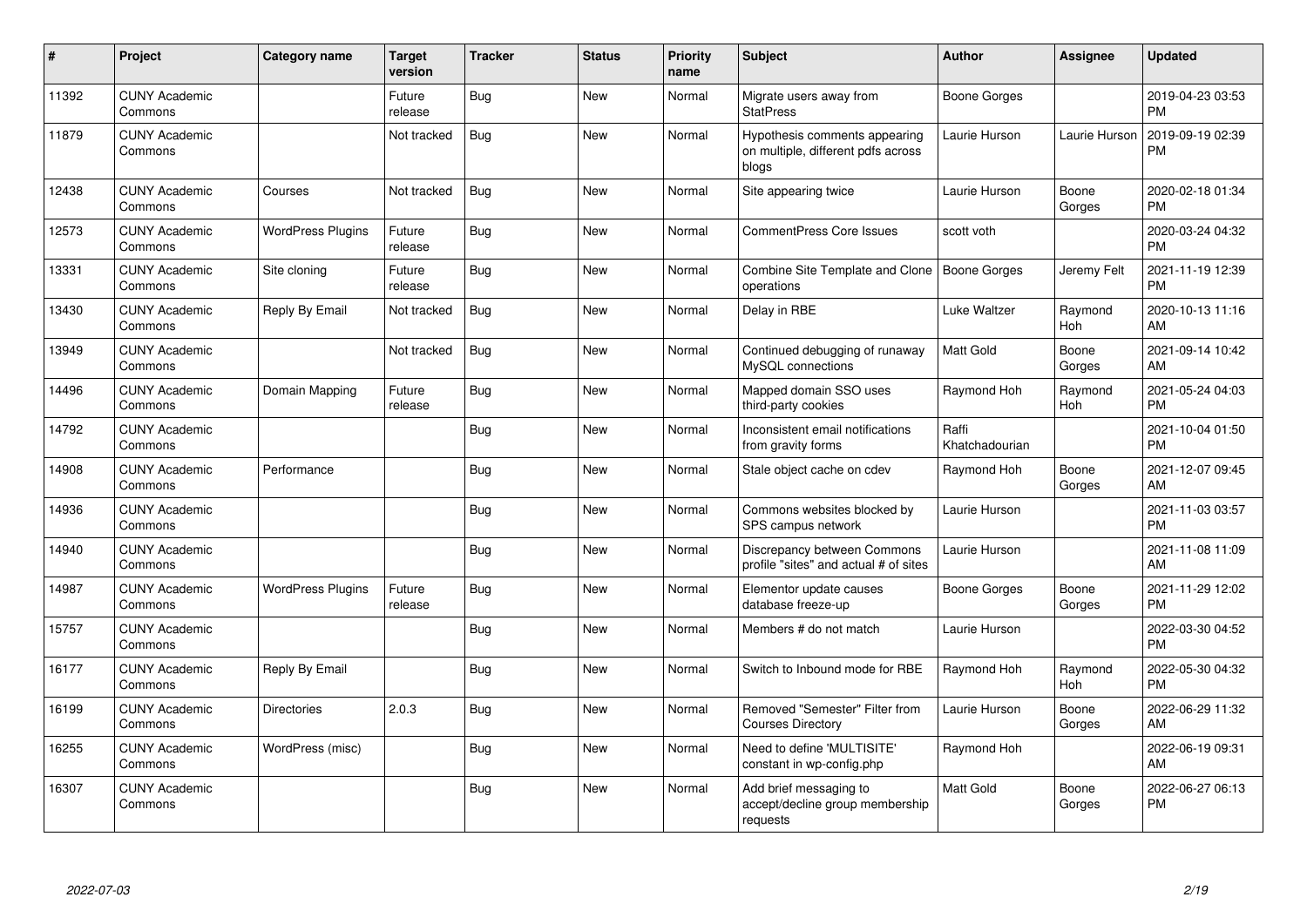| #     | Project                         | <b>Category name</b>      | <b>Target</b><br>version | <b>Tracker</b> | <b>Status</b> | <b>Priority</b><br>name | <b>Subject</b>                                                                             | <b>Author</b>           | <b>Assignee</b>     | <b>Updated</b>                |
|-------|---------------------------------|---------------------------|--------------------------|----------------|---------------|-------------------------|--------------------------------------------------------------------------------------------|-------------------------|---------------------|-------------------------------|
| 16318 | <b>CUNY Academic</b><br>Commons |                           |                          | Bug            | New           | Normal                  | Unable to Access block editor or<br>embed YouTube videos in new<br>pages, in one site only | <b>Syelle Graves</b>    |                     | 2022-07-01 06:53<br><b>PM</b> |
| 16319 | <b>CUNY Academic</b><br>Commons | <b>WordPress Plugins</b>  | 2.0.3                    | Bug            | New           | Normal                  | Request for Events Calendar Pro<br>5.14.2 update                                           | Raymond Hoh             | Raymond<br>Hoh      | 2022-07-01 04:16<br><b>PM</b> |
| 4535  | <b>CUNY Academic</b><br>Commons | My Commons                | Future<br>release        | Bug            | New           | Low                     | My Commons filter issue                                                                    | scott voth              | Raymond<br>Hoh      | 2015-09-01 11:17<br>AM        |
| 6749  | <b>CUNY Academic</b><br>Commons | Events                    | Future<br>release        | Bug            | New           | Low                     | BPEO iCal request can trigger<br>very large number of DB queries                           | Boone Gorges            | Raymond<br>Hoh      | 2016-11-15 10:09<br><b>PM</b> |
| 5691  | <b>CUNY Academic</b><br>Commons | <b>Blogs (BuddyPress)</b> | Future<br>release        | Bug            | Assigned      | High                    | Differing numbers on Sites display                                                         | <b>Matt Gold</b>        | Raymond<br>Hoh      | 2016-06-13 01:37<br><b>PM</b> |
| 2167  | <b>CUNY Academic</b><br>Commons | WordPress (misc)          | Future<br>release        | Bug            | Assigned      | Normal                  | <b>CAC-Livestream Plugin Issues</b>                                                        | Michael Smith           | Dominic<br>Giglio   | 2015-01-02 03:06<br><b>PM</b> |
| 4388  | <b>CUNY Academic</b><br>Commons | WordPress (misc)          | Future<br>release        | Bug            | Assigned      | Normal                  | Repeated request for<br>authentication.                                                    | Alice.Lynn<br>McMichael | Raymond<br>Hoh      | 2015-08-11 07:35<br><b>PM</b> |
| 4438  | <b>CUNY Academic</b><br>Commons | Events                    | Future<br>release        | Bug            | Assigned      | Normal                  | Events Calendar - Export<br><b>Recurring Events</b>                                        | scott voth              | Daniel Jones        | 2016-05-23 04:25<br><b>PM</b> |
| 4661  | <b>CUNY Academic</b><br>Commons | <b>User Experience</b>    | Future<br>release        | <b>Bug</b>     | Assigned      | Normal                  | <b>Simplify Events text</b>                                                                | <b>Matt Gold</b>        | Samantha<br>Raddatz | 2015-10-02 09:06<br><b>PM</b> |
| 5268  | <b>CUNY Academic</b><br>Commons | Group Forums              | Future<br>release        | Bug            | Assigned      | Normal                  | Long-time to post to multiple<br>groups                                                    | Luke Waltzer            | Daniel Jones        | 2016-09-07 06:31<br><b>PM</b> |
| 5827  | <b>CUNY Academic</b><br>Commons | <b>Public Portfolio</b>   | Future<br>release        | Bug            | Assigned      | Normal                  | Academic Interests square bracket   scott voth<br>links not working                        |                         | Chris Stein         | 2016-08-11 11:59<br><b>PM</b> |
| 6671  | <b>CUNY Academic</b><br>Commons | Reply By Email            | Not tracked              | Bug            | Assigned      | Normal                  | "Post too often" RBE error<br>message                                                      | <b>Matt Gold</b>        | Raymond<br>Hoh      | 2016-11-11 09:55<br>AM        |
| 6995  | <b>CUNY Academic</b><br>Commons | Home Page                 | Not tracked              | <b>Bug</b>     | Assigned      | Normal                  | member filter on homepage not<br>working                                                   | <b>Matt Gold</b>        | Raymond<br>Hoh      | 2016-12-11 09:46<br><b>PM</b> |
| 9835  | <b>CUNY Academic</b><br>Commons | Group Forums              | Future<br>release        | Bug            | Assigned      | Normal                  | add a "like" function?                                                                     | Marilyn Weber           | <b>Erik Trainer</b> | 2018-06-05 01:49<br><b>PM</b> |
| 12436 | <b>CUNY Academic</b><br>Commons |                           | Not tracked              | <b>Bug</b>     | Assigned      | Normal                  | Nightly system downtime                                                                    | Boone Gorges            |                     | 2020-08-01 09:30<br>AM        |
| 8992  | <b>NYCDH Community</b><br>Site  |                           |                          | Bug            | Assigned      | Normal                  | Multiple RBE error reports                                                                 | <b>Matt Gold</b>        | Raymond<br>Hoh      | 2017-12-11 05:43<br><b>PM</b> |
| 2618  | <b>NYCDH Community</b><br>Site  |                           |                          | Bug            | Assigned      | Low                     | Mark blogs as spam when created   Matt Gold<br>by users marked as spam                     |                         | Boone<br>Gorges     | 2013-06-09 11:38<br><b>PM</b> |
| 3939  | <b>CUNY Academic</b><br>Commons | <b>WordPress Plugins</b>  | Future<br>release        | Bug            | Hold          | Normal                  | Activity stream support for<br>Co-Authors Plus plugin                                      | Raymond Hoh             | Raymond<br>Hoh      | 2015-11-09 06:13<br><b>PM</b> |
| 8991  | <b>CUNY Academic</b><br>Commons | Reply By Email            | Not tracked              | Bug            | Hold          | Normal                  | RBE duplicate email message<br>issue                                                       | <b>Matt Gold</b>        | Raymond<br>Hoh      | 2018-02-18 08:53<br><b>PM</b> |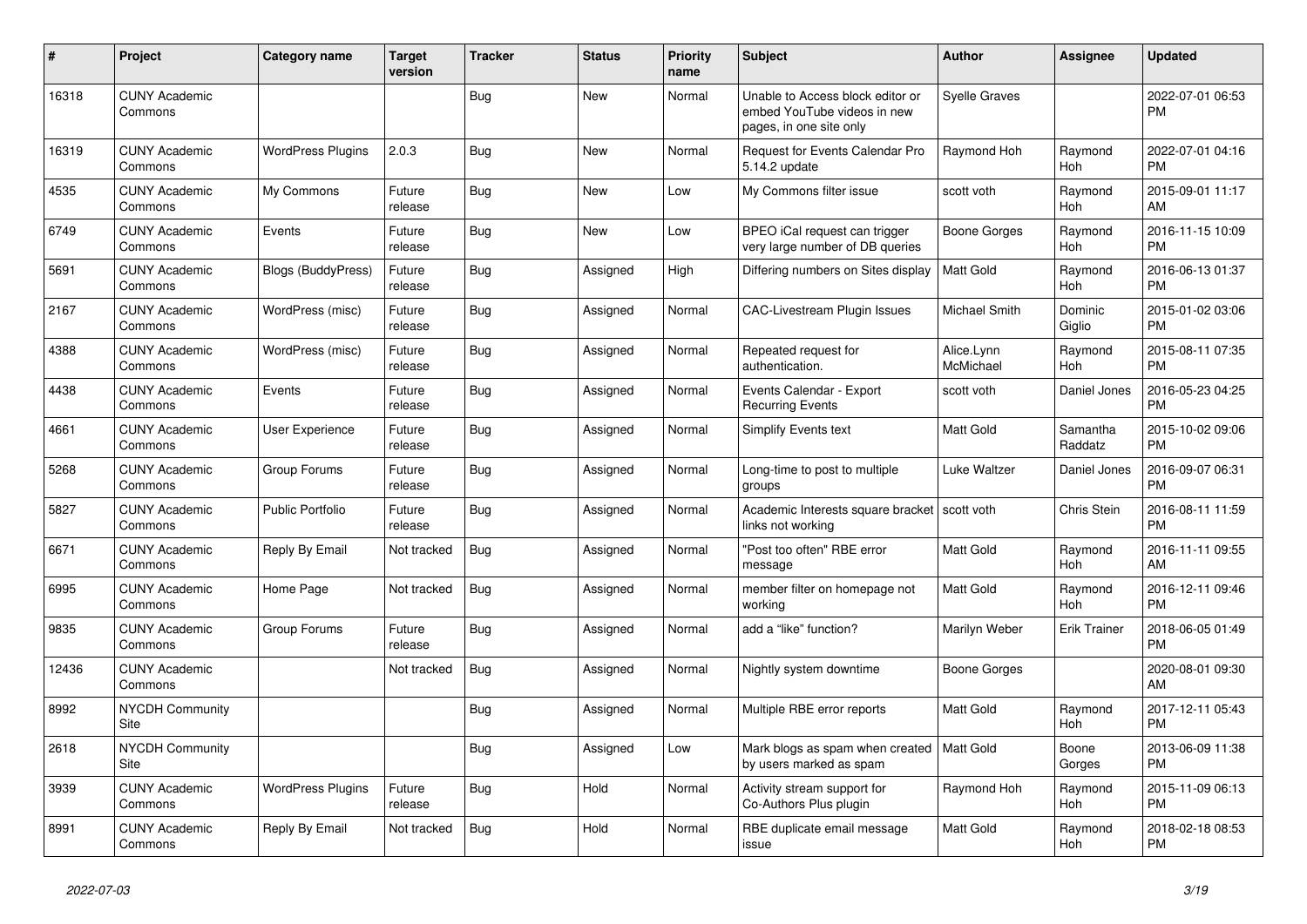| #     | <b>Project</b>                  | Category name              | <b>Target</b><br>version | <b>Tracker</b> | <b>Status</b>        | <b>Priority</b><br>name | <b>Subject</b>                                                                                | <b>Author</b>         | Assignee            | <b>Updated</b>                |
|-------|---------------------------------|----------------------------|--------------------------|----------------|----------------------|-------------------------|-----------------------------------------------------------------------------------------------|-----------------------|---------------------|-------------------------------|
| 9060  | <b>CUNY Academic</b><br>Commons | Commons In A Box           | Not tracked              | Bug            | Hold                 | Normal                  | Problems with CBox image library<br>/ upload                                                  | Lisa Rhody            | Raymond<br>Hoh      | 2018-01-10 03:26<br><b>PM</b> |
| 14113 | <b>CUNY Academic</b><br>Commons | WordPress (misc)           | Future<br>release        | Bug            | Hold                 | Normal                  | Block Editor Not Working on this<br>page - Json error                                         | scott voth            | Boone<br>Gorges     | 2021-03-05 11:01<br>AM.       |
| 2576  | <b>NYCDH Community</b><br>Site  |                            |                          | Bug            | Hold                 | Low                     | Test Next Button in Javascript<br><b>Tutorial Under Activities</b>                            | Mark Newton           | Alex Gil            | 2013-05-18 02:55<br><b>PM</b> |
| 6644  | <b>CUNY Academic</b><br>Commons |                            | Not tracked              | Bug            | Reporter<br>Feedback | High                    | White Screen at Login Pge                                                                     | Luke Waltzer          | Raymond<br>Hoh      | 2016-11-21 10:34<br><b>PM</b> |
| 10678 | <b>CUNY Academic</b><br>Commons |                            | Not tracked              | Bug            | Reporter<br>Feedback | High                    | Newsletter Plugin Not Sending<br>Out Newsletters                                              | Mark Webb             | Boone<br>Gorges     | 2019-09-16 09:38<br><b>PM</b> |
| 5317  | <b>CUNY Academic</b><br>Commons | <b>Group Blogs</b>         | Not tracked              | <b>Bug</b>     | Reporter<br>Feedback | Normal                  | Notifications of New Post Didn't<br>Come                                                      | Luke Waltzer          | Samantha<br>Raddatz | 2016-03-21 10:41<br><b>PM</b> |
| 9289  | <b>CUNY Academic</b><br>Commons | <b>WordPress Plugins</b>   | Future<br>release        | <b>Bug</b>     | Reporter<br>Feedback | Normal                  | Email Users Plugin                                                                            | Laurie Hurson         | Boone<br>Gorges     | 2018-10-24 12:34<br><b>PM</b> |
| 9515  | <b>CUNY Academic</b><br>Commons | <b>WordPress Plugins</b>   | Not tracked              | Bug            | Reporter<br>Feedback | Normal                  | Text to Speech plugin - "More<br>Slowly" checkbox not working                                 | scott voth            | Boone<br>Gorges     | 2018-06-13 02:26<br><b>PM</b> |
| 9979  | <b>CUNY Academic</b><br>Commons | <b>Email Notifications</b> | Not tracked              | <b>Bug</b>     | Reporter<br>Feedback | Normal                  | Reports of slow email activation<br>emails                                                    | Matt Gold             | Boone<br>Gorges     | 2018-08-29 09:40<br><b>PM</b> |
| 10040 | <b>CUNY Academic</b><br>Commons | WordPress (misc)           | Not tracked              | Bug            | Reporter<br>Feedback | Normal                  | User doesn't see full list of themes                                                          | <b>Matt Gold</b>      | Boone<br>Gorges     | 2018-07-25 10:12<br><b>AM</b> |
| 10262 | <b>CUNY Academic</b><br>Commons |                            | Not tracked              | <b>Bug</b>     | Reporter<br>Feedback | Normal                  | Newsletter Plugin: Broken Image<br>at Bottom of All Newsletters                               | Mark Webb             | Raymond<br>Hoh      | 2018-08-30 05:17<br><b>PM</b> |
| 10769 | <b>CUNY Academic</b><br>Commons | <b>WordPress Themes</b>    | Not tracked              | <b>Bug</b>     | Reporter<br>Feedback | Normal                  | 2011 Theme Sidebar                                                                            | Mark Webb             |                     | 2018-12-04 04:09<br><b>PM</b> |
| 11120 | <b>CUNY Academic</b><br>Commons | <b>WordPress Plugins</b>   | Not tracked              | Bug            | Reporter<br>Feedback | Normal                  | Events Manager Events Not<br>Showing Up                                                       | Mark Webb             |                     | 2019-02-27 04:10<br><b>PM</b> |
| 11415 | <b>CUNY Academic</b><br>Commons | <b>WordPress Plugins</b>   | Not tracked              | Bug            | Reporter<br>Feedback | Normal                  | <b>Blog Subscriptions in Jetpack</b>                                                          | Laurie Hurson         |                     | 2019-05-14 10:34<br>AM        |
| 11556 | <b>CUNY Academic</b><br>Commons | Courses                    | Not tracked              | Bug            | Reporter<br>Feedback | Normal                  | Instructor name given in course<br>listing                                                    | Tom Harbison          |                     | 2019-06-25 04:12<br><b>PM</b> |
| 12198 | <b>CUNY Academic</b><br>Commons |                            | Not tracked              | <b>Bug</b>     | Reporter<br>Feedback | Normal                  | Duplicate listing in My Sites                                                                 | Tom Harbison          |                     | 2019-12-09 05:50<br><b>PM</b> |
| 12360 | <b>CUNY Academic</b><br>Commons | <b>WordPress Themes</b>    | Not tracked              | <b>Bug</b>     | Reporter<br>Feedback | Normal                  | site just says "DANTE We are<br>currently in maintenance mode,<br>please check back shortly." | Marilyn Weber         |                     | 2020-02-04 12:13<br><b>PM</b> |
| 13328 | <b>CUNY Academic</b><br>Commons | Group Forums               | Not tracked              | Bug            | Reporter<br>Feedback | Normal                  | cross-posting in two related<br>groups                                                        | Marilyn Weber         | Raymond<br>Hoh      | 2020-09-15 10:39<br><b>PM</b> |
| 14483 | <b>CUNY Academic</b><br>Commons | WordPress - Media          | Not tracked              | Bug            | Reporter<br>Feedback | Normal                  | Wordpress PDF Embed Stopped<br>Working after JITP Media Clone                                 | <b>Patrick DeDauw</b> | Boone<br>Gorges     | 2021-05-20 01:51<br><b>PM</b> |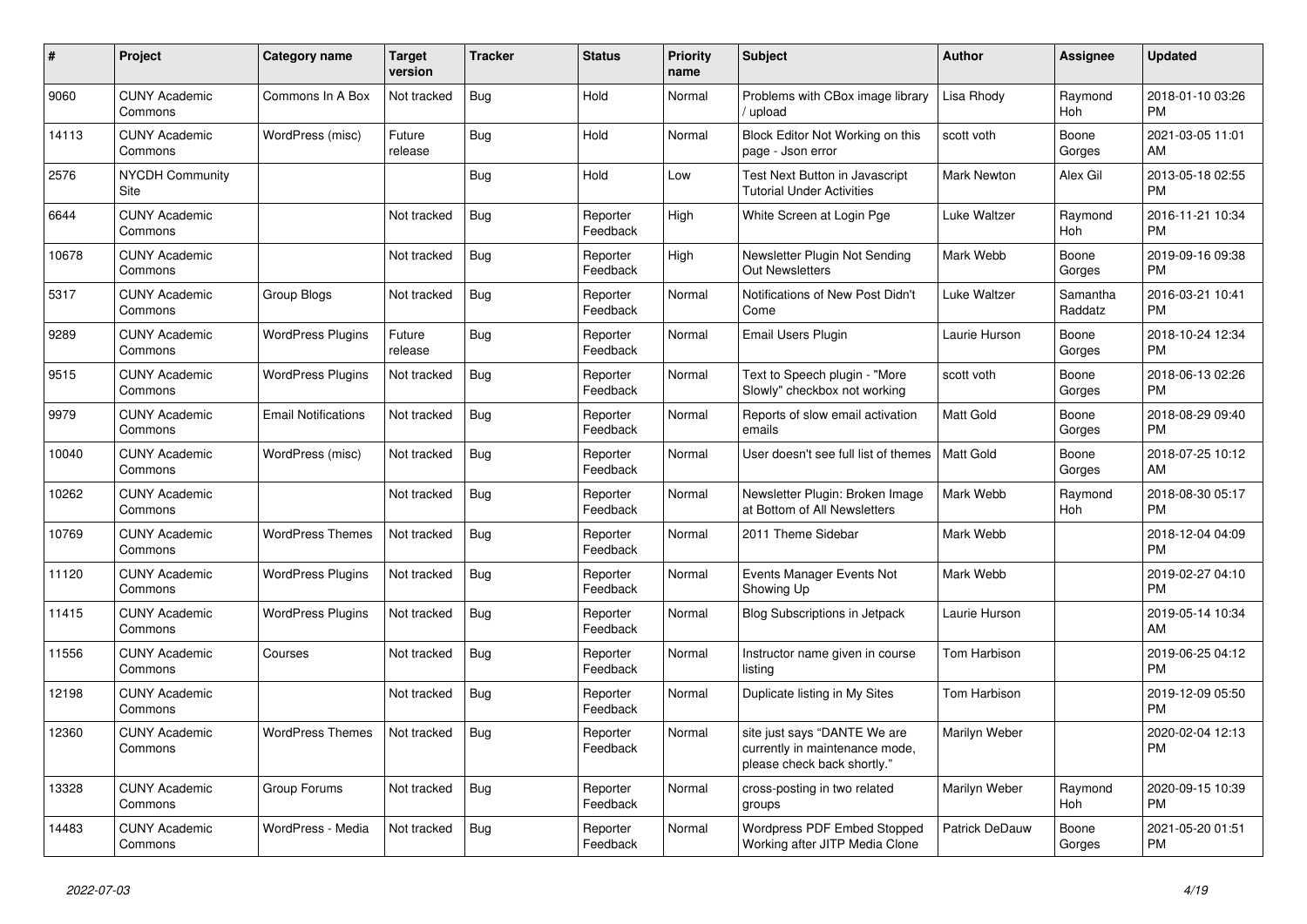| #     | Project                         | <b>Category name</b>       | <b>Target</b><br>version | <b>Tracker</b> | <b>Status</b>        | <b>Priority</b><br>name | <b>Subject</b>                                                                                  | Author                  | <b>Assignee</b>     | <b>Updated</b>                |
|-------|---------------------------------|----------------------------|--------------------------|----------------|----------------------|-------------------------|-------------------------------------------------------------------------------------------------|-------------------------|---------------------|-------------------------------|
| 14629 | <b>CUNY Academic</b><br>Commons |                            | Not tracked              | <b>Bug</b>     | Reporter<br>Feedback | Normal                  | Possible Post Order Bug?                                                                        | Svelle Graves           |                     | 2021-09-14 10:47<br>AM        |
| 15242 | <b>CUNY Academic</b><br>Commons | Performance                | Not tracked              | Bug            | Reporter<br>Feedback | Normal                  | Slugist site                                                                                    | Raffi<br>Khatchadourian | Boone<br>Gorges     | 2022-02-07 11:14<br>AM        |
| 15516 | <b>CUNY Academic</b><br>Commons | <b>WordPress Plugins</b>   |                          | <b>Bug</b>     | Reporter<br>Feedback | Normal                  | Can't publish or save draft of post<br>on wordpress.com                                         | Raffi<br>Khatchadourian | Raymond<br>Hoh      | 2022-03-02 05:52<br><b>PM</b> |
| 16245 | <b>CUNY Academic</b><br>Commons | WordPress (misc)           |                          | Bug            | Reporter<br>Feedback | Normal                  | Save Button missing on<br><b>WordPress Profile page</b>                                         | scott voth              | Raymond<br>Hoh      | 2022-06-16 03:09<br><b>PM</b> |
| 6356  | <b>CUNY Academic</b><br>Commons | <b>WordPress Plugins</b>   | Future<br>release        | <b>Bug</b>     | Reporter<br>Feedback | Low                     | Should Subscribe2 be<br>deprecated?                                                             | Luke Waltzer            |                     | 2017-03-20 12:20<br><b>PM</b> |
| 8675  | <b>CUNY Academic</b><br>Commons | <b>User Onboarding</b>     | Future<br>release        | <b>Bug</b>     | Reporter<br>Feedback | Low                     | Add new User search screen calls<br>for the input of email address but<br>doesn't work with one | Paul Hebert             | Boone<br>Gorges     | 2017-10-11 11:17<br>AM        |
| 11971 | <b>CUNY Academic</b><br>Commons | <b>Email Notifications</b> | Future<br>release        | Bug            | Reporter<br>Feedback | Low                     | Pictures obscured in emailed post<br>notifications                                              | Marilyn Weber           | Raymond<br>Hoh      | 2019-11-21 01:14<br><b>PM</b> |
| 3419  | <b>CUNY Academic</b><br>Commons | Group Invitations          | 1.6.14                   | Bug            | Testing<br>Required  | Normal                  | Neatening the display of<br>messages on group requests                                          | Matt Gold               | Boone<br>Gorges     | 2014-09-01 09:29<br><b>PM</b> |
| 11649 | <b>CUNY Academic</b><br>Commons | <b>WordPress Plugins</b>   | 2.0.3                    | Bug            | In Progress          | Normal                  | CC license displayed on every<br>page                                                           | Gina Cherry             | Raymond<br>Hoh      | 2022-06-29 11:32<br>AM        |
| 308   | <b>CUNY Academic</b><br>Commons | Registration               | Future<br>release        | Feature        | New                  | Normal                  | Group recommendations for<br>signup process                                                     | Boone Gorges            | Samantha<br>Raddatz | 2015-11-09 05:07<br><b>PM</b> |
| 364   | <b>CUNY Academic</b><br>Commons | <b>WordPress Plugins</b>   | Future<br>release        | Feature        | <b>New</b>           | Normal                  | <b>Bulletin Board</b>                                                                           | <b>Matt Gold</b>        |                     | 2015-01-05 08:50<br><b>PM</b> |
| 2753  | <b>CUNY Academic</b><br>Commons | <b>Public Portfolio</b>    | Future<br>release        | Feature        | <b>New</b>           | Normal                  | Create actual actual tagification in<br>academic interests and other<br>fields                  | Micki Kaufman           | Boone<br>Gorges     | 2015-01-05 08:52<br><b>PM</b> |
| 3580  | <b>CUNY Academic</b><br>Commons | Group Blogs                | Future<br>release        | Feature        | <b>New</b>           | Normal                  | Multiple blogs per group                                                                        | Boone Gorges            | Boone<br>Gorges     | 2018-02-20 02:02<br><b>PM</b> |
| 3657  | <b>CUNY Academic</b><br>Commons | WordPress (misc)           | Not tracked              | Feature        | <b>New</b>           | Normal                  | Create alert for GC email<br>addresses                                                          | Matt Gold               | Matt Gold           | 2016-04-14 11:29<br><b>PM</b> |
| 4481  | <b>CUNY Academic</b><br>Commons | Events                     | Future<br>release        | Feature        | <b>New</b>           | Normal                  | Group admins/mods should have<br>the ability to unlink an event from<br>the group               | Boone Gorges            | Boone<br>Gorges     | 2017-04-24 03:53<br>PM        |
| 4635  | <b>CUNY Academic</b><br>Commons | Authentication             | Future<br>release        | Feature        | <b>New</b>           | Normal                  | Allow non-WP authentication                                                                     | Boone Gorges            | Sonja Leix          | 2019-03-01 02:05<br><b>PM</b> |
| 5199  | <b>CUNY Academic</b><br>Commons | Social Paper               | Future<br>release        | Feature        | <b>New</b>           | Normal                  | add tables to the SP editor                                                                     | Marilyn Weber           |                     | 2016-10-24 11:27<br>AM        |
| 5205  | <b>CUNY Academic</b><br>Commons | Social Paper               | Future<br>release        | Feature        | <b>New</b>           | Normal                  | Social Paper folders                                                                            | Marilyn Weber           |                     | 2016-02-11 10:24<br><b>PM</b> |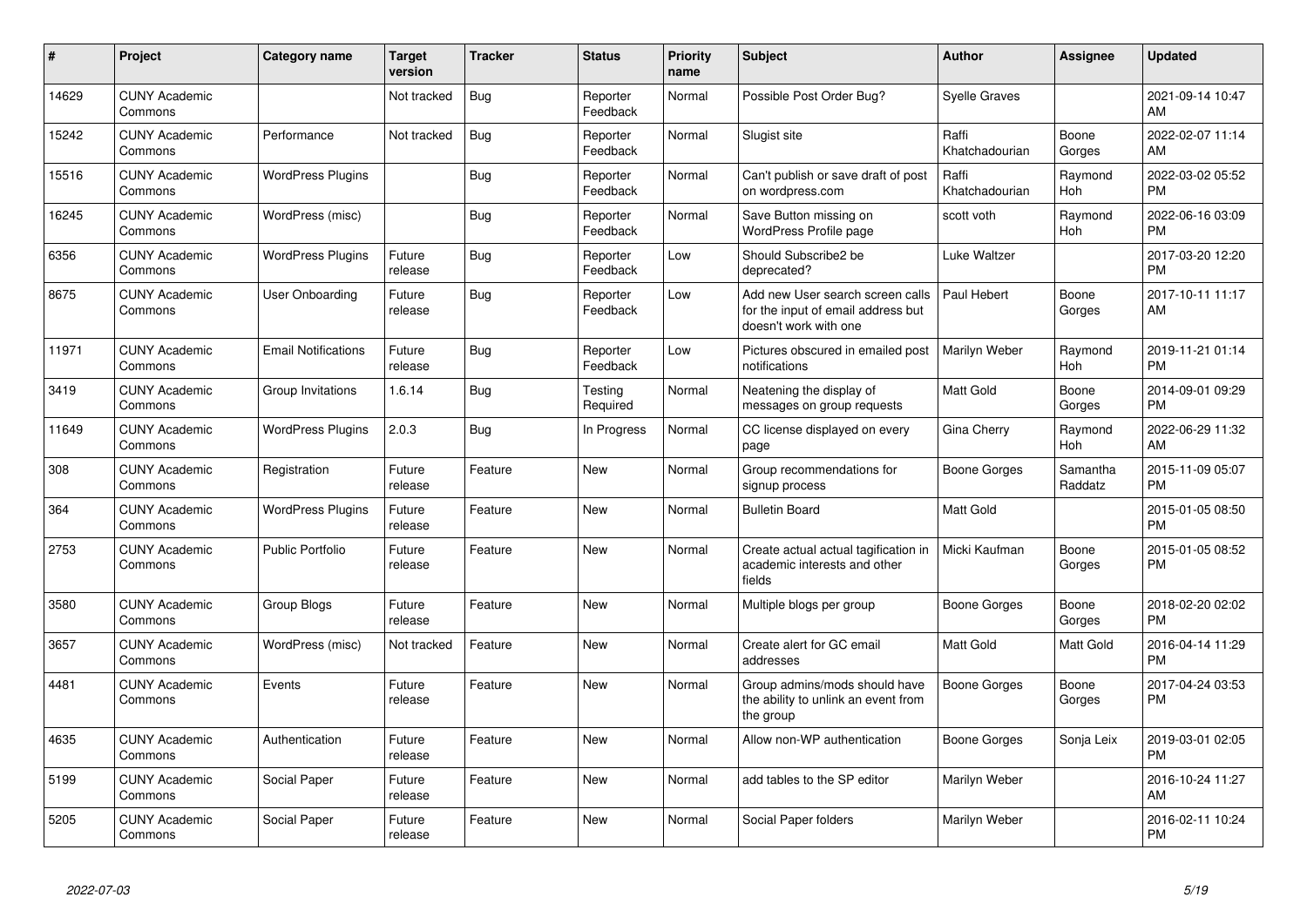| #     | Project                         | <b>Category name</b>       | <b>Target</b><br>version | <b>Tracker</b> | <b>Status</b> | <b>Priority</b><br>name | <b>Subject</b>                                                                                                                               | <b>Author</b>           | <b>Assignee</b>     | <b>Updated</b>                |
|-------|---------------------------------|----------------------------|--------------------------|----------------|---------------|-------------------------|----------------------------------------------------------------------------------------------------------------------------------------------|-------------------------|---------------------|-------------------------------|
| 5397  | <b>CUNY Academic</b><br>Commons | Social Paper               | Future<br>release        | Feature        | <b>New</b>    | Normal                  | frustrating to have to<br>enable/disable in SP                                                                                               | Marilyn Weber           | Samantha<br>Raddatz | 2016-04-20 03:39<br><b>PM</b> |
| 5489  | <b>CUNY Academic</b><br>Commons | Social Paper               | Future<br>release        | Feature        | New           | Normal                  | Asc/desc sorting for Social Paper<br>directories                                                                                             | <b>Boone Gorges</b>     |                     | 2016-04-21 10:06<br><b>PM</b> |
| 5679  | <b>CUNY Academic</b><br>Commons | Analytics                  | Not tracked              | Feature        | New           | Normal                  | Logged In Users for GA                                                                                                                       | Valerie Townsend        | Valerie<br>Townsend | 2016-06-11 09:49<br>AM        |
| 5992  | <b>CUNY Academic</b><br>Commons | <b>Email Notifications</b> | Future<br>release        | Feature        | <b>New</b>    | Normal                  | Changing the From line of<br>autogenerated blog emails                                                                                       | Marilyn Weber           |                     | 2018-09-27 05:19<br>PM        |
| 6078  | <b>CUNY Academic</b><br>Commons | <b>Blogs (BuddyPress)</b>  | Future<br>release        | Feature        | New           | Normal                  | <b>Explore Adding Network Blog</b><br>Metadata Plugin                                                                                        | Luke Waltzer            | Luke Waltzer        | 2016-10-11 10:29<br><b>PM</b> |
| 6332  | <b>CUNY Academic</b><br>Commons | WordPress (misc)           | Future<br>release        | Feature        | New           | Normal                  | Allow uploaded files to be marked<br>as private in an ad hoc way                                                                             | Boone Gorges            |                     | 2016-10-17 11:41<br><b>PM</b> |
| 8211  | <b>CUNY Academic</b><br>Commons | <b>WordPress Themes</b>    | Future<br>release        | Feature        | New           | Normal                  | Theme Suggestions: Material<br>Design-Inspired Themes                                                                                        | Margaret Galvan         | Margaret<br>Galvan  | 2017-08-07 02:48<br><b>PM</b> |
| 8835  | <b>CUNY Academic</b><br>Commons | <b>Blogs (BuddyPress)</b>  | Future<br>release        | Feature        | <b>New</b>    | Normal                  | Extend cuny is shortlinks to sites                                                                                                           | Luke Waltzer            | Boone<br>Gorges     | 2022-04-26 11:59<br>AM.       |
| 9420  | <b>CUNY Academic</b><br>Commons | cuny.is                    | Not tracked              | Feature        | New           | Normal                  | Request for http://cuny.is/streams                                                                                                           | Raffi<br>Khatchadourian | Marilyn<br>Weber    | 2018-04-02 10:08<br>AM.       |
| 9643  | <b>CUNY Academic</b><br>Commons | Publicity                  | Not tracked              | Feature        | <b>New</b>    | Normal                  | Create a page on the Commons<br>for logos etc.                                                                                               | Stephen Real            | Stephen Real        | 2018-04-24 10:53<br>AM        |
| 9720  | <b>CUNY Academic</b><br>Commons | Authentication             | Future<br>release        | Feature        | <b>New</b>    | Normal                  | The Commons should be an<br>oAuth provider                                                                                                   | Boone Gorges            |                     | 2019-03-01 02:04<br><b>PM</b> |
| 9908  | <b>CUNY Academic</b><br>Commons |                            | Not tracked              | Feature        | <b>New</b>    | Normal                  | Is it possible to send email<br>updates to users (or an email<br>address not on the list) for only a<br>single page AFTER being<br>prompted? | <b>Michael Shields</b>  | scott voth          | 2018-06-11 01:34<br><b>PM</b> |
| 10226 | <b>CUNY Academic</b><br>Commons | Courses                    | Future<br>release        | Feature        | New           | Normal                  | Add "My Courses" to drop down<br>list                                                                                                        | scott voth              | Boone<br>Gorges     | 2021-11-19 12:42<br>PM.       |
| 10354 | <b>CUNY Academic</b><br>Commons | <b>Public Portfolio</b>    | Future<br>release        | Feature        | <b>New</b>    | Normal                  | Opt out of Having a Profile Page                                                                                                             | scott voth              | Chris Stein         | 2020-05-12 10:43<br>AM        |
| 11531 | <b>CUNY Academic</b><br>Commons | Events                     | Future<br>release        | Feature        | New           | Normal                  | Main Events calendar should<br>include non-public events that<br>user has access to                                                          | scott voth              | Boone<br>Gorges     | 2019-06-11 10:00<br>AM        |
| 11789 | <b>CUNY Academic</b><br>Commons | Courses                    | Future<br>release        | Feature        | New           | Normal                  | Ability to remove item from<br>Courses list                                                                                                  | Laurie Hurson           | Sonja Leix          | 2019-09-24 12:28<br><b>PM</b> |
| 11834 | <b>CUNY Academic</b><br>Commons | Group Files                | Future<br>release        | Feature        | New           | Normal                  | Improved tools for managing<br>group file folders                                                                                            | Boone Gorges            | Sonja Leix          | 2019-09-06 03:55<br><b>PM</b> |
| 11860 | <b>CUNY Academic</b><br>Commons | Registration               | Future<br>release        | Feature        | New           | Normal                  | Ensure Students Are Aware They<br>Can Use Aliases At Registration                                                                            | scott voth              |                     | 2019-09-24 08:46<br>AM        |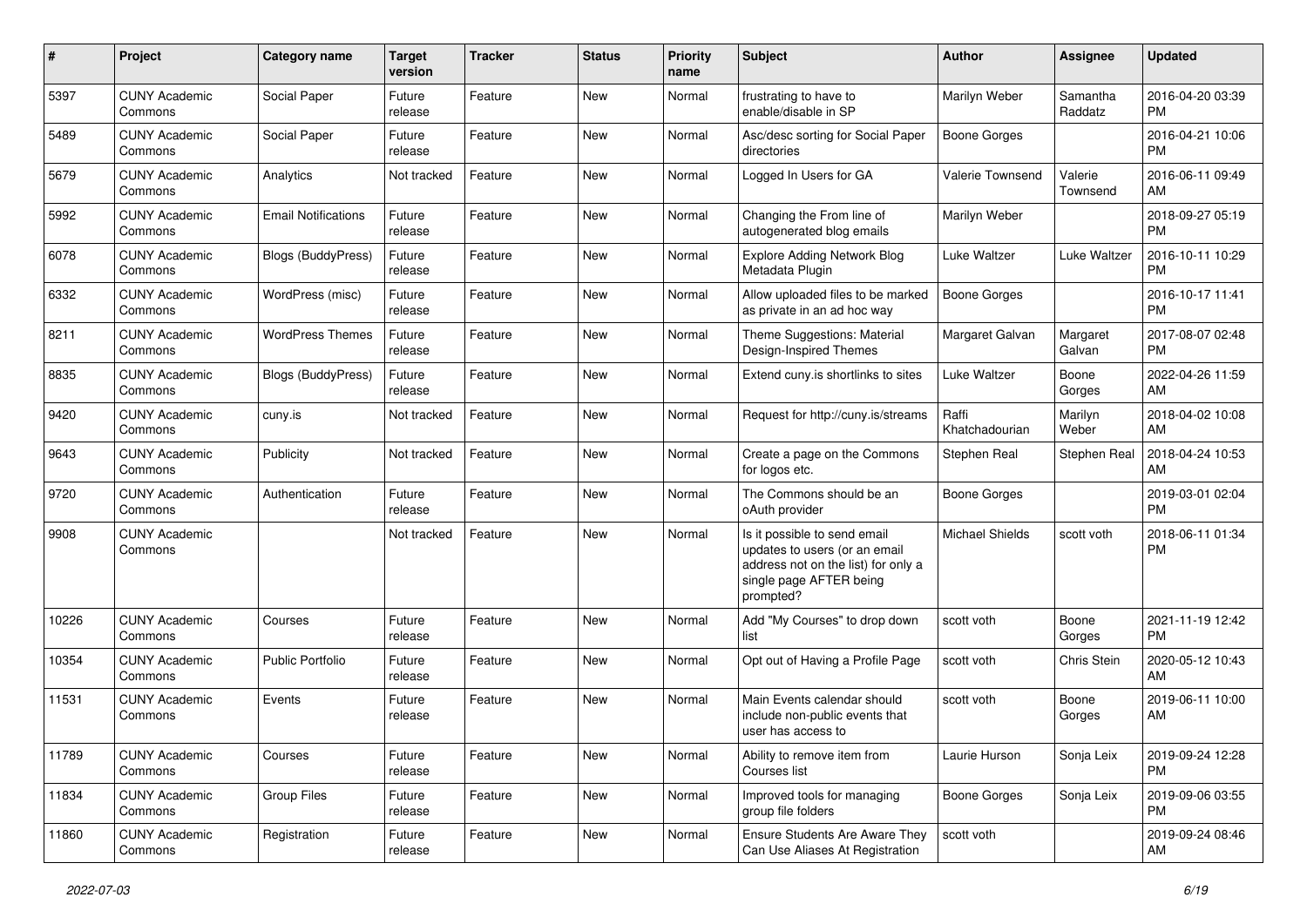| #     | <b>Project</b>                  | <b>Category name</b>           | <b>Target</b><br>version | <b>Tracker</b> | <b>Status</b> | <b>Priority</b><br>name | <b>Subject</b>                                                                             | <b>Author</b>           | <b>Assignee</b>       | <b>Updated</b>                |
|-------|---------------------------------|--------------------------------|--------------------------|----------------|---------------|-------------------------|--------------------------------------------------------------------------------------------|-------------------------|-----------------------|-------------------------------|
| 12042 | <b>CUNY Academic</b><br>Commons | <b>Email Notifications</b>     | Future<br>release        | Feature        | <b>New</b>    | Normal                  | Improved error logging for BPGES<br>send queue                                             | Boone Gorges            | Boone<br>Gorges       | 2021-11-19 12:25<br><b>PM</b> |
| 12091 | <b>CUNY Academic</b><br>Commons | <b>Group Files</b>             | Future<br>release        | Feature        | New           | Normal                  | Improved pre-upload file validation<br>for bp-group-documents                              | <b>Boone Gorges</b>     | Boone<br>Gorges       | 2019-11-14 01:21<br>PM        |
| 12911 | <b>CUNY Academic</b><br>Commons |                                | Not tracked              | Feature        | <b>New</b>    | Normal                  | Block access to xmlrpc.php based<br>on User-Agent                                          | Boone Gorges            | Boone<br>Gorges       | 2020-06-09 05:12<br><b>PM</b> |
| 13048 | <b>CUNY Academic</b><br>Commons | Shortcodes and<br>embeds       | Future<br>release        | Feature        | <b>New</b>    | Normal                  | Jupyter Notebooks support                                                                  | Boone Gorges            |                       | 2020-07-14 11:46<br>AM        |
| 13199 | <b>CUNY Academic</b><br>Commons | Group Forums                   | Future<br>release        | Feature        | New           | Normal                  | Favoring Groups over bbPress<br>plugin                                                     | Colin McDonald          | Colin<br>McDonald     | 2021-11-19 12:28<br><b>PM</b> |
| 13358 | <b>CUNY Academic</b><br>Commons | Group Forums                   | Future<br>release        | Feature        | New           | Normal                  | Improved UI for group forum<br>threading settings                                          | Boone Gorges            | Raymond<br><b>Hoh</b> | 2021-11-19 12:27<br><b>PM</b> |
| 13370 | <b>CUNY Academic</b><br>Commons | Group Library                  | Future<br>release        | Feature        | <b>New</b>    | Normal                  | Library bulk deletion and folder<br>editing                                                | Colin McDonald          | Boone<br>Gorges       | 2020-10-13 10:41<br>AM        |
| 13466 | <b>CUNY Academic</b><br>Commons | Cavalcade                      | Future<br>release        | Feature        | <b>New</b>    | Normal                  | Automated cleanup for duplicate<br>Cavalcade tasks                                         | Boone Gorges            | Boone<br>Gorges       | 2020-10-13 05:24<br><b>PM</b> |
| 13650 | <b>CUNY Academic</b><br>Commons | Group Library                  | Future<br>release        | Feature        | New           | Normal                  | Forum Attachments in Group<br>Library                                                      | Laurie Hurson           |                       | 2021-11-19 12:30<br><b>PM</b> |
| 13835 | <b>CUNY Academic</b><br>Commons | WordPress (misc)               | Future<br>release        | Feature        | <b>New</b>    | Normal                  | Allow OneSearch widget to have<br>'CUNY' as campus                                         | <b>Boone Gorges</b>     | Boone<br>Gorges       | 2021-11-19 12:39<br><b>PM</b> |
| 13891 | <b>CUNY Academic</b><br>Commons | Internal Tools and<br>Workflow | 2.1.0                    | Feature        | <b>New</b>    | Normal                  | Migrate automated linting to<br>GitHub Actions                                             | Boone Gorges            | Jeremy Felt           | 2022-06-29 11:13<br>AM        |
| 14184 | <b>CUNY Academic</b><br>Commons | <b>Public Portfolio</b>        | Future<br>release        | Feature        | New           | Normal                  | Centralized mechanism for storing<br>Campus affiliations                                   | Boone Gorges            | Boone<br>Gorges       | 2022-01-04 11:35<br>AM        |
| 14309 | <b>CUNY Academic</b><br>Commons | Group Library                  | Future<br>release        | Feature        | <b>New</b>    | Normal                  | Better handling of<br>bp group document file download<br>attempts when file is not present | Boone Gorges            | Boone<br>Gorges       | 2021-11-19 12:28<br><b>PM</b> |
| 14394 | <b>CUNY Academic</b><br>Commons |                                | Not tracked              | Feature        | <b>New</b>    | Normal                  | Commons News Site - redesign                                                               | scott voth              | scott voth            | 2021-09-14 10:46<br>AM        |
| 14787 | <b>CUNY Academic</b><br>Commons | <b>Plugin Packages</b>         | Future<br>release        | Feature        | New           | Normal                  | Creating a "Design" plugin<br>package                                                      | Laurie Hurson           | scott voth            | 2022-04-27 04:56<br><b>PM</b> |
| 15194 | <b>CUNY Academic</b><br>Commons | Internal Tools and<br>Workflow | 2.1.0                    | Feature        | <b>New</b>    | Normal                  | PHPCS sniff for un-restored<br>switch_to_blog() calls                                      | Boone Gorges            | Jeremy Felt           | 2022-05-26 10:45<br>AM        |
| 15883 | <b>CUNY Academic</b><br>Commons |                                | 2.1.0                    | Feature        | New           | Normal                  | Release BPGES update                                                                       | Boone Gorges            | Boone<br>Gorges       | 2022-05-26 10:39<br>AM        |
| 16314 | <b>CUNY Academic</b><br>Commons | <b>WordPress Plugins</b>       |                          | Feature        | New           | Normal                  | Install Multicollab plug-in?                                                               | Raffi<br>Khatchadourian |                       | 2022-06-29 03:44<br><b>PM</b> |
| 11968 | JustPublics@365<br>MediaCamp    |                                |                          | Feature        | <b>New</b>    | Normal                  | Nanoscience Retractable Display<br>Unit                                                    | Donald Cherry           | Bonnie<br>Eissner     | 2021-02-19 08:50<br>AM        |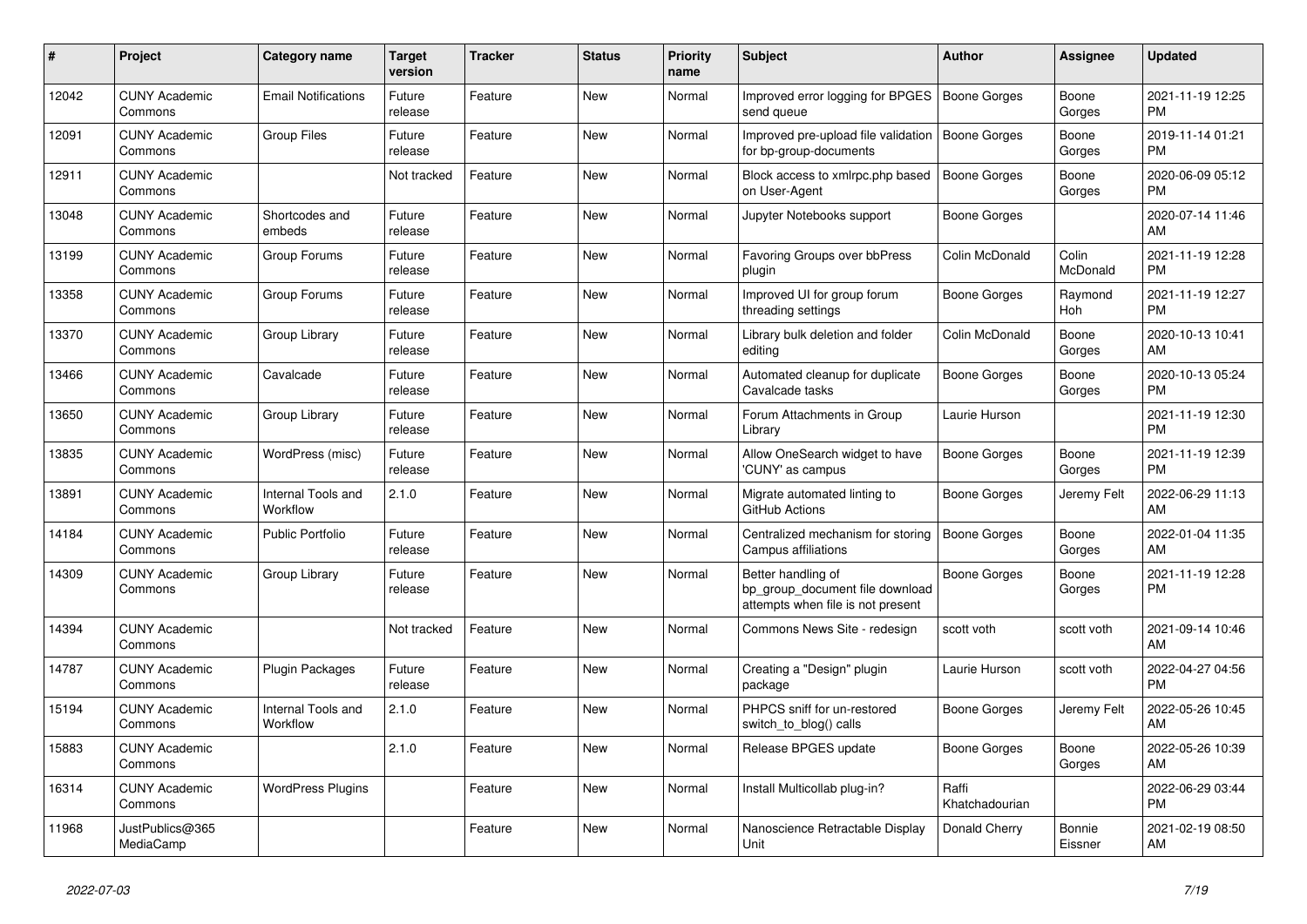| #    | Project                         | <b>Category name</b>           | <b>Target</b><br>version | <b>Tracker</b> | <b>Status</b> | Priority<br>name | <b>Subject</b>                                                                                                                                        | Author                  | <b>Assignee</b>     | <b>Updated</b>                |
|------|---------------------------------|--------------------------------|--------------------------|----------------|---------------|------------------|-------------------------------------------------------------------------------------------------------------------------------------------------------|-------------------------|---------------------|-------------------------------|
| 1166 | <b>CUNY Academic</b><br>Commons | <b>Email Invitations</b>       | Future<br>release        | Feature        | <b>New</b>    | Low              | Better organizational tools for Sent<br>Invites                                                                                                       | Boone Gorges            | Boone<br>Gorges     | 2015-11-09 06:02<br>PM.       |
| 1167 | <b>CUNY Academic</b><br>Commons | <b>Email Invitations</b>       | Future<br>release        | Feature        | New           | Low              | Allow email invitations to be resent                                                                                                                  | Boone Gorges            | Boone<br>Gorges     | 2015-11-12 12:53<br>AM.       |
| 3048 | <b>CUNY Academic</b><br>Commons | <b>Public Portfolio</b>        | Future<br>release        | Feature        | New           | Low              | Images for rich text profile fields                                                                                                                   | Boone Gorges            | Boone<br>Gorges     | 2014-02-19 12:56<br><b>PM</b> |
| 3615 | <b>CUNY Academic</b><br>Commons | Redmine                        | Not tracked              | Feature        | New           | Low              | Create Redmine issues via email                                                                                                                       | Dominic Giglio          | Boone<br>Gorges     | 2017-11-16 11:36<br>AM        |
| 5050 | <b>CUNY Academic</b><br>Commons | Social Paper                   | Future<br>release        | Feature        | <b>New</b>    | Low              | Making comments visible in SP<br>editing mode (SP suggestion #1)                                                                                      | Marilyn Weber           | Samantha<br>Raddatz | 2019-09-17 11:10<br><b>PM</b> |
| 5052 | <b>CUNY Academic</b><br>Commons | Social Paper                   | Future<br>release        | Feature        | New           | Low              | Sentence by sentence or line by<br>line comments (SP suggestion #3)                                                                                   | Marilyn Weber           | Boone<br>Gorges     | 2016-02-11 10:24<br><b>PM</b> |
| 5053 | <b>CUNY Academic</b><br>Commons | Social Paper                   | Future<br>release        | Feature        | New           | Low              | Scrollable menu to add readers<br>(SP suggestion #4)                                                                                                  | Marilyn Weber           | Samantha<br>Raddatz | 2016-04-21 05:21<br><b>PM</b> |
| 5058 | <b>CUNY Academic</b><br>Commons | Social Paper                   | Future<br>release        | Feature        | New           | Low              | Can there be a clearer signal that<br>even when comments have<br>already been made you add<br>comments by clicking on the side?<br>(SP suggestion #5) | Marilyn Weber           | Samantha<br>Raddatz | 2016-02-11 10:24<br><b>PM</b> |
| 6389 | <b>CUNY Academic</b><br>Commons | <b>BuddyPress Docs</b>         | Future<br>release        | Feature        | New           | Low              | Make Discussion Area Visible<br>When Editing a Doc                                                                                                    | Luke Waltzer            | Boone<br>Gorges     | 2016-10-21 04:16<br><b>PM</b> |
| 8498 | <b>CUNY Academic</b><br>Commons | <b>WordPress Plugins</b>       | Future<br>release        | Feature        | New           | Low              | <b>Gravity Forms Email Users</b>                                                                                                                      | Raffi<br>Khatchadourian | Matt Gold           | 2017-10-13 12:58<br><b>PM</b> |
| 370  | <b>CUNY Academic</b><br>Commons | Registration                   | Future<br>release        | Feature        | Assigned      | High             | <b>Guest Accounts</b>                                                                                                                                 | Matt Gold               | Matt Gold           | 2015-04-09 09:33<br><b>PM</b> |
| 3230 | <b>CUNY Academic</b><br>Commons | Internal Tools and<br>Workflow | Not tracked              | Feature        | Assigned      | High             | Scripts for quicker<br>provisioning/updating of<br>development environments                                                                           | <b>Boone Gorges</b>     | Boone<br>Gorges     | 2016-01-26 04:54<br>PM.       |
| 287  | <b>CUNY Academic</b><br>Commons | WordPress (misc)               | Future<br>release        | Feature        | Assigned      | Normal           | Create troubleshooting tool for<br>account sign-up                                                                                                    | <b>Matt Gold</b>        | Boone<br>Gorges     | 2015-11-09 06:17<br>PM.       |
| 365  | <b>CUNY Academic</b><br>Commons | WordPress (misc)               | Future<br>release        | Feature        | Assigned      | Normal           | <b>Create Mouseover Tooltips</b><br>throughout Site                                                                                                   | <b>Matt Gold</b>        | Chris Stein         | 2015-11-09 06:18<br><b>PM</b> |
| 377  | <b>CUNY Academic</b><br>Commons | <b>BuddyPress (misc)</b>       | Future<br>release        | Feature        | Assigned      | Normal           | Like buttons                                                                                                                                          | Matt Gold               | Boone<br>Gorges     | 2010-11-16 05:13<br><b>PM</b> |
| 412  | <b>CUNY Academic</b><br>Commons | <b>WordPress Themes</b>        | Future<br>release        | Feature        | Assigned      | Normal           | <b>Featured Themes</b>                                                                                                                                | Matt Gold               | Dominic<br>Giglio   | 2015-01-05 08:44<br><b>PM</b> |
| 435  | <b>CUNY Academic</b><br>Commons | <b>BuddyPress (misc)</b>       | Future<br>release        | Feature        | Assigned      | Normal           | Include Avatar Images in Forum<br><b>Post Notification Emails</b>                                                                                     | Matt Gold               | Boone<br>Gorges     | 2010-12-08 12:40<br><b>PM</b> |
| 481  | <b>CUNY Academic</b><br>Commons | Groups (misc)                  | Future<br>release        | Feature        | Assigned      | Normal           | ability to archive inactive groups<br>and blogs                                                                                                       | Michael Mandiberg       | Samantha<br>Raddatz | 2015-11-09 05:56<br>PM        |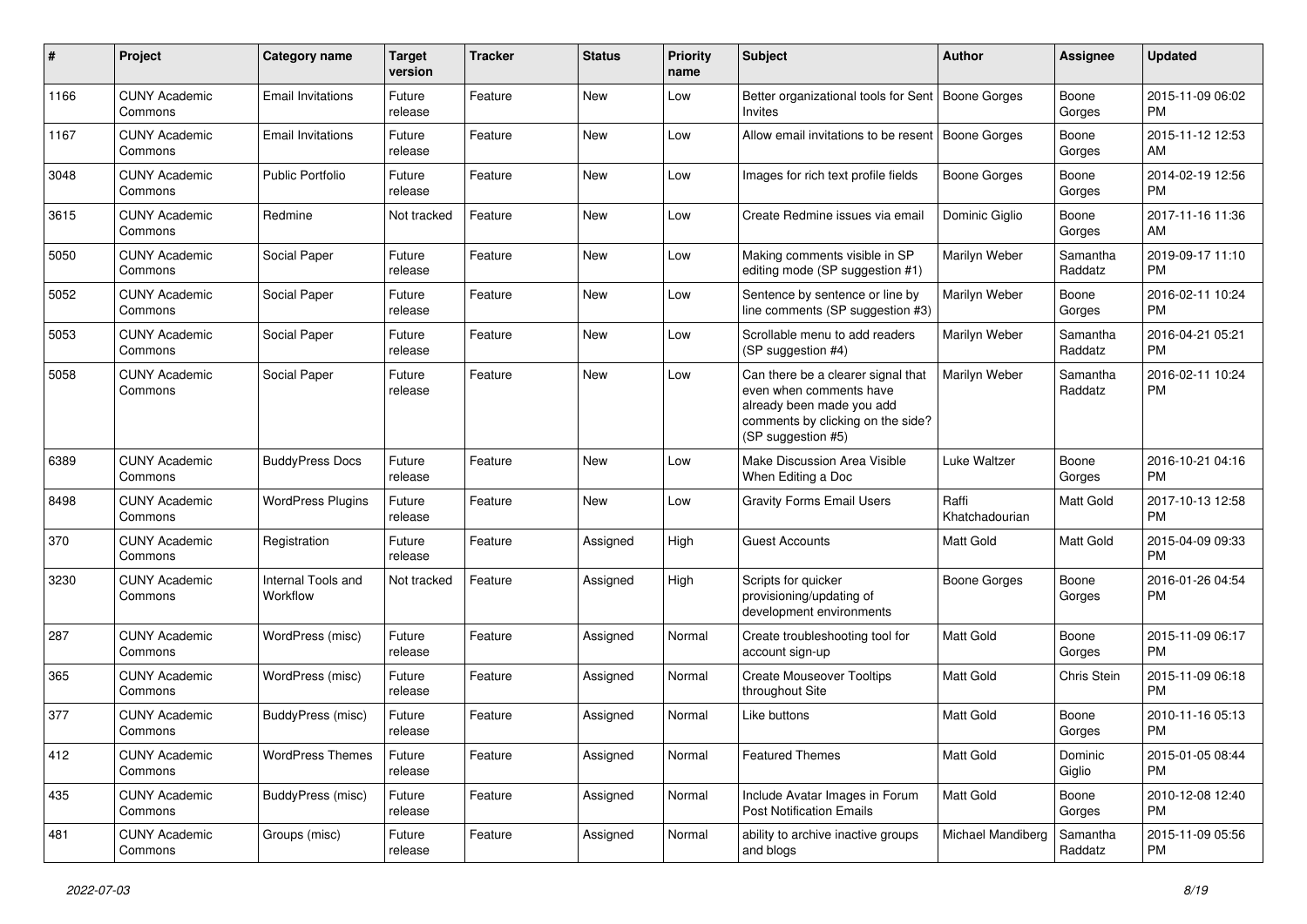| #    | <b>Project</b>                  | Category name            | <b>Target</b><br>version | <b>Tracker</b> | <b>Status</b> | <b>Priority</b><br>name | <b>Subject</b>                                                       | <b>Author</b>       | Assignee            | <b>Updated</b>                |
|------|---------------------------------|--------------------------|--------------------------|----------------|---------------|-------------------------|----------------------------------------------------------------------|---------------------|---------------------|-------------------------------|
| 497  | <b>CUNY Academic</b><br>Commons | <b>WordPress Plugins</b> | Future<br>release        | Feature        | Assigned      | Normal                  | Drag and Drop Ordering on<br>Gallery Post Plugin                     | <b>Matt Gold</b>    | Ron Rennick         | 2015-11-09 06:18<br><b>PM</b> |
| 500  | <b>CUNY Academic</b><br>Commons | BuddyPress (misc)        | Future<br>release        | Feature        | Assigned      | Normal                  | Export Group Data                                                    | Matt Gold           | Boone<br>Gorges     | 2010-12-19 12:09<br><b>PM</b> |
| 554  | <b>CUNY Academic</b><br>Commons | BuddyPress (misc)        | Future<br>release        | Feature        | Assigned      | Normal                  | Add Trackback notifications to<br>site-wide activity feed            | <b>Matt Gold</b>    | Boone<br>Gorges     | 2015-11-09 06:19<br><b>PM</b> |
| 585  | <b>CUNY Academic</b><br>Commons | Group Forums             | Future<br>release        | Feature        | Assigned      | Normal                  | Merge Forum Topics                                                   | Sarah Morgano       | Boone<br>Gorges     | 2011-07-06 04:11<br><b>PM</b> |
| 599  | <b>CUNY Academic</b><br>Commons | BuddyPress (misc)        | Future<br>release        | Feature        | Assigned      | Normal                  | Consider adding rating plugins for<br><b>BuddyPress/BBPress</b>      | <b>Matt Gold</b>    | Boone<br>Gorges     | 2011-08-22 06:50<br><b>PM</b> |
| 618  | <b>CUNY Academic</b><br>Commons | <b>BuddyPress Docs</b>   | Future<br>release        | Feature        | Assigned      | Normal                  | <b>BuddyPress Docs: export formats</b>                               | Boone Gorges        | Boone<br>Gorges     | 2015-11-09 05:38<br><b>PM</b> |
| 635  | <b>CUNY Academic</b><br>Commons | BuddyPress (misc)        | Future<br>release        | Feature        | Assigned      | Normal                  | Big Blue Button -<br>Videoconferencing in Groups and<br><b>Blogs</b> | <b>Matt Gold</b>    | Boone<br>Gorges     | 2011-03-14 03:24<br><b>PM</b> |
| 653  | <b>CUNY Academic</b><br>Commons | Group Blogs              | Future<br>release        | Feature        | Assigned      | Normal                  | Redesign Integration of Groups<br>and Blogs                          | Matt Gold           | Samantha<br>Raddatz | 2015-11-09 05:40<br><b>PM</b> |
| 658  | <b>CUNY Academic</b><br>Commons | <b>WordPress Plugins</b> | Future<br>release        | Feature        | Assigned      | Normal                  | Rebulid Sitewide Tag Suggestion                                      | <b>Matt Gold</b>    | Boone<br>Gorges     | 2015-01-05 08:47<br><b>PM</b> |
| 1105 | <b>CUNY Academic</b><br>Commons | WordPress (misc)         | Future<br>release        | Feature        | Assigned      | Normal                  | Rephrase Blog Privacy Options                                        | Matt Gold           | Samantha<br>Raddatz | 2015-11-09 06:19<br><b>PM</b> |
| 1422 | <b>CUNY Academic</b><br>Commons | <b>BuddyPress Docs</b>   | Future<br>release        | Feature        | Assigned      | Normal                  | Make "created Doc" activity icons<br>non-mini                        | <b>Boone Gorges</b> | Boone<br>Gorges     | 2015-11-09 05:48<br><b>PM</b> |
| 1460 | <b>CUNY Academic</b><br>Commons | Analytics                | Future<br>release        | Feature        | Assigned      | Normal                  | Update System Report                                                 | <b>Brian Foote</b>  | Boone<br>Gorges     | 2015-11-09 06:13<br><b>PM</b> |
| 1508 | <b>CUNY Academic</b><br>Commons | WordPress (misc)         | Future<br>release        | Feature        | Assigned      | Normal                  | Share login cookies across<br>mapped domains                         | Boone Gorges        | Boone<br>Gorges     | 2012-07-02 12:12<br><b>PM</b> |
| 1744 | <b>CUNY Academic</b><br>Commons | <b>BuddyPress Docs</b>   | Future<br>release        | Feature        | Assigned      | Normal                  | Spreadsheet-style Docs                                               | Boone Gorges        | Boone<br>Gorges     | 2015-11-09 06:13<br><b>PM</b> |
| 1888 | <b>CUNY Academic</b><br>Commons | Home Page                | Future<br>release        | Feature        | Assigned      | Normal                  | Refactor BP MPO Activity Filter to<br>support proper pagination      | Sarah Morgano       | Boone<br>Gorges     | 2014-05-01 07:11<br><b>PM</b> |
| 2523 | <b>CUNY Academic</b><br>Commons | <b>BuddyPress Docs</b>   | Future<br>release        | Feature        | Assigned      | Normal                  | Allow Users to Upload Images to<br><b>BP</b> Docs                    | Matt Gold           | Boone<br>Gorges     | 2015-11-09 06:14<br><b>PM</b> |
| 2754 | <b>CUNY Academic</b><br>Commons | Design                   | Future<br>release        | Feature        | Assigned      | Normal                  | Determine strategy for CAC logo<br>handling in top header            | Micki Kaufman       | Chris Stein         | 2015-01-05 08:53<br><b>PM</b> |
| 2832 | <b>CUNY Academic</b><br>Commons | <b>Public Portfolio</b>  | Future<br>release        | Feature        | Assigned      | Normal                  | Improve interface for (not)<br>auto-linking profile fields           | Boone Gorges        | Chris Stein         | 2015-01-05 08:52<br><b>PM</b> |
| 2881 | <b>CUNY Academic</b><br>Commons | <b>Public Portfolio</b>  | Future<br>release        | Feature        | Assigned      | Normal                  | Redesign the UX for Profiles                                         | Chris Stein         | Chris Stein         | 2016-10-13 12:45<br><b>PM</b> |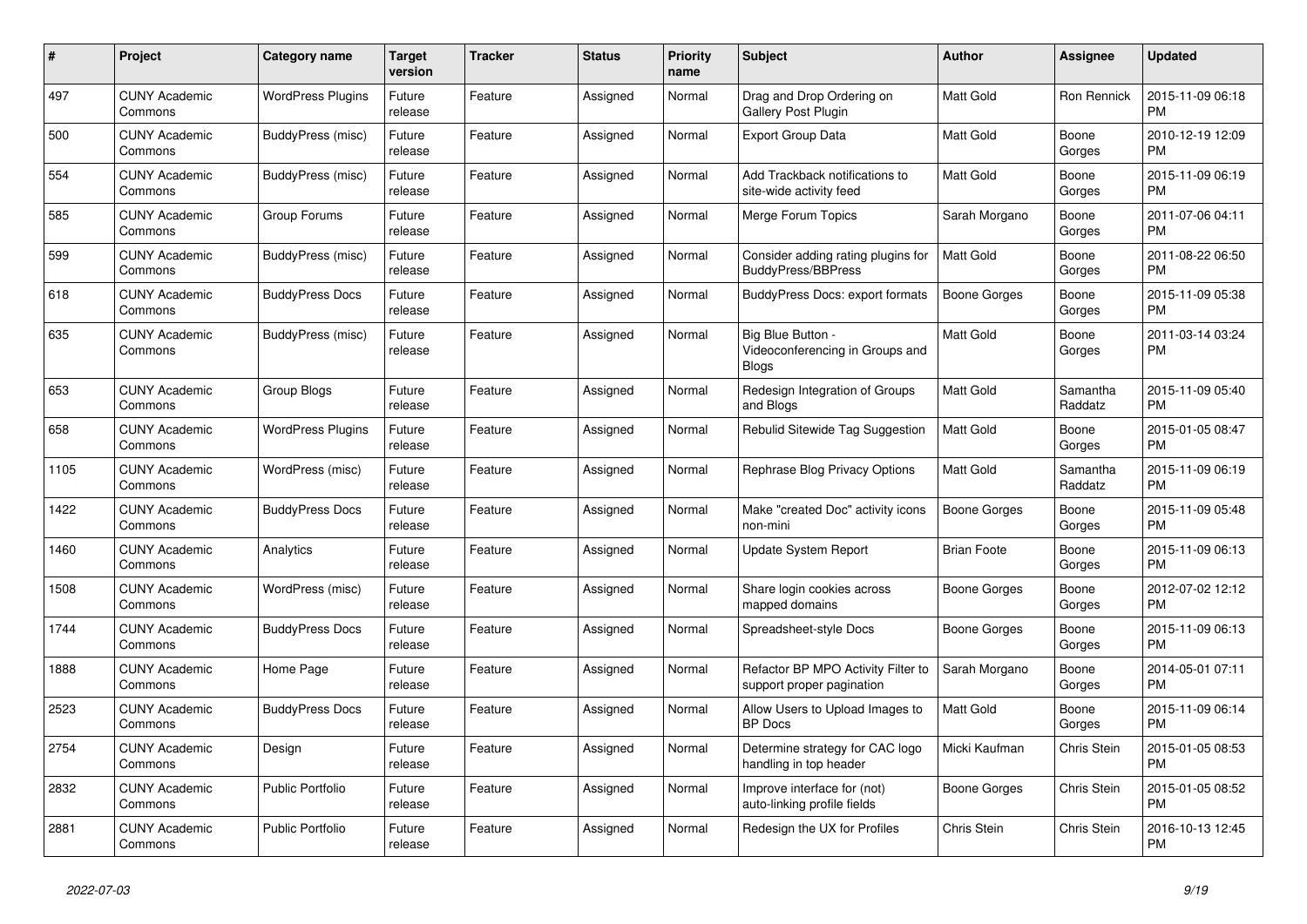| #    | Project                         | <b>Category name</b>    | <b>Target</b><br>version | <b>Tracker</b> | <b>Status</b> | <b>Priority</b><br>name | Subject                                                                    | Author              | Assignee            | <b>Updated</b>                |
|------|---------------------------------|-------------------------|--------------------------|----------------|---------------|-------------------------|----------------------------------------------------------------------------|---------------------|---------------------|-------------------------------|
| 3002 | <b>CUNY Academic</b><br>Commons | Search                  | Future<br>release        | Feature        | Assigned      | Normal                  | Overhaul CAC search by using<br>external search appliance                  | Boone Gorges        | Boone<br>Gorges     | 2020-07-15 03:05<br><b>PM</b> |
| 3042 | <b>CUNY Academic</b><br>Commons | <b>Public Portfolio</b> | Future<br>release        | Feature        | Assigned      | Normal                  | Browsing member interests                                                  | Matt Gold           | Boone<br>Gorges     | 2015-03-21 09:04<br><b>PM</b> |
| 3090 | CUNY Academic<br>Commons        | Twitter page            | Future<br>release        | Feature        | Assigned      | Normal                  | Prevent Retweets from showing<br>up on Commons twitter page                | Matt Gold           | Tahir Butt          | 2016-10-24 11:31<br>AM        |
| 3192 | <b>CUNY Academic</b><br>Commons | Group Forums            | Future<br>release        | Feature        | Assigned      | Normal                  | Customizable forum views for<br>bbPress 2.x group forums                   | <b>Boone Gorges</b> | Raymond<br>Hoh      | 2015-11-09 12:47<br><b>PM</b> |
| 3193 | <b>CUNY Academic</b><br>Commons | Group Forums            | Future<br>release        | Feature        | Assigned      | Normal                  | bbPress 2.x dynamic roles and<br><b>RBE</b>                                | Boone Gorges        | Boone<br>Gorges     | 2014-09-30 01:30<br><b>PM</b> |
| 3220 | <b>CUNY Academic</b><br>Commons | <b>Public Portfolio</b> | Future<br>release        | Feature        | Assigned      | Normal                  | Add indent/outdent option to<br>Formatting Buttons on Profile<br>Page      | Matt Gold           | Boone<br>Gorges     | 2014-05-21 10:39<br><b>PM</b> |
| 3308 | <b>CUNY Academic</b><br>Commons | Group Invitations       | Future<br>release        | Feature        | Assigned      | Normal                  | Allow members to rescind group<br>invitations                              | Matt Gold           | Boone<br>Gorges     | 2015-04-01 08:53<br><b>PM</b> |
| 3330 | <b>CUNY Academic</b><br>Commons | My Commons              | Future<br>release        | Feature        | Assigned      | Normal                  | "Commons Information" tool                                                 | Boone Gorges        | Chris Stein         | 2014-09-22 08:46<br><b>PM</b> |
| 3458 | <b>CUNY Academic</b><br>Commons | Groups (misc)           | Future<br>release        | Feature        | Assigned      | Normal                  | Filter Members of Group by<br>Campus                                       | Michael Smith       | Samantha<br>Raddatz | 2014-09-26 08:32<br><b>PM</b> |
| 3473 | <b>CUNY Academic</b><br>Commons | <b>User Experience</b>  | Future<br>release        | Feature        | Assigned      | Normal                  | Commons profile: Add help info<br>about "Positions" replacing "title"      | Keith Miyake        | Samantha<br>Raddatz | 2015-11-09 02:28<br><b>PM</b> |
| 3475 | <b>CUNY Academic</b><br>Commons | Events                  | Future<br>release        | Feature        | Assigned      | Normal                  | Request to add plugin to<br>streamline room<br>booking/appointment booking | Naomi Barrettara    | Boone<br>Gorges     | 2014-12-01 05:14<br>PM        |
| 3517 | <b>CUNY Academic</b><br>Commons | My Commons              | Future<br>release        | Feature        | Assigned      | Normal                  | Mute/Unmute My Commons<br>updates                                          | Matt Gold           | Raymond<br>Hoh      | 2015-11-09 01:19<br><b>PM</b> |
| 3536 | <b>CUNY Academic</b><br>Commons | My Commons              | Future<br>release        | Feature        | Assigned      | Normal                  | Infinite Scroll on My Commons<br>page                                      | <b>Matt Gold</b>    | Raymond<br>Hoh      | 2015-04-13 04:42<br><b>PM</b> |
| 3662 | <b>CUNY Academic</b><br>Commons | SEO                     | Future<br>release        | Feature        | Assigned      | Normal                  | Duplicate Content/SEO/Google<br>issues                                     | <b>Matt Gold</b>    | Raymond<br>Hoh      | 2015-04-13 04:37<br><b>PM</b> |
| 3759 | <b>CUNY Academic</b><br>Commons | WordPress (misc)        | Future<br>release        | Feature        | Assigned      | Normal                  | Review Interface for Adding Users   Matt Gold<br>to Blogs                  |                     | Boone<br>Gorges     | 2015-03-24 05:52<br><b>PM</b> |
| 3768 | CUNY Academic<br>Commons        | <b>Public Portfolio</b> | Future<br>release        | Feature        | Assigned      | Normal                  | Institutions/Past positions on<br>public portfolios                        | Matt Gold           | Boone<br>Gorges     | 2018-04-23 10:44<br>AM        |
| 3770 | <b>CUNY Academic</b><br>Commons | <b>Public Portfolio</b> | Future<br>release        | Feature        | Assigned      | Normal                  | Improve Layout/Formatting of<br>Positions Area on Public Portfolios        | Matt Gold           | Chris Stein         | 2015-04-01 09:17<br><b>PM</b> |
| 4053 | <b>CUNY Academic</b><br>Commons | Events                  | Future<br>release        | Feature        | Assigned      | Normal                  | Create new tab for past events                                             | Matt Gold           | Boone<br>Gorges     | 2015-05-12 02:10<br>PM        |
| 4238 | <b>CUNY Academic</b><br>Commons | Events                  | Future<br>release        | Feature        | Assigned      | Normal                  | Copy Events to Other Groups?                                               | Matt Gold           | Boone<br>Gorges     | 2015-07-02 10:08<br>AM        |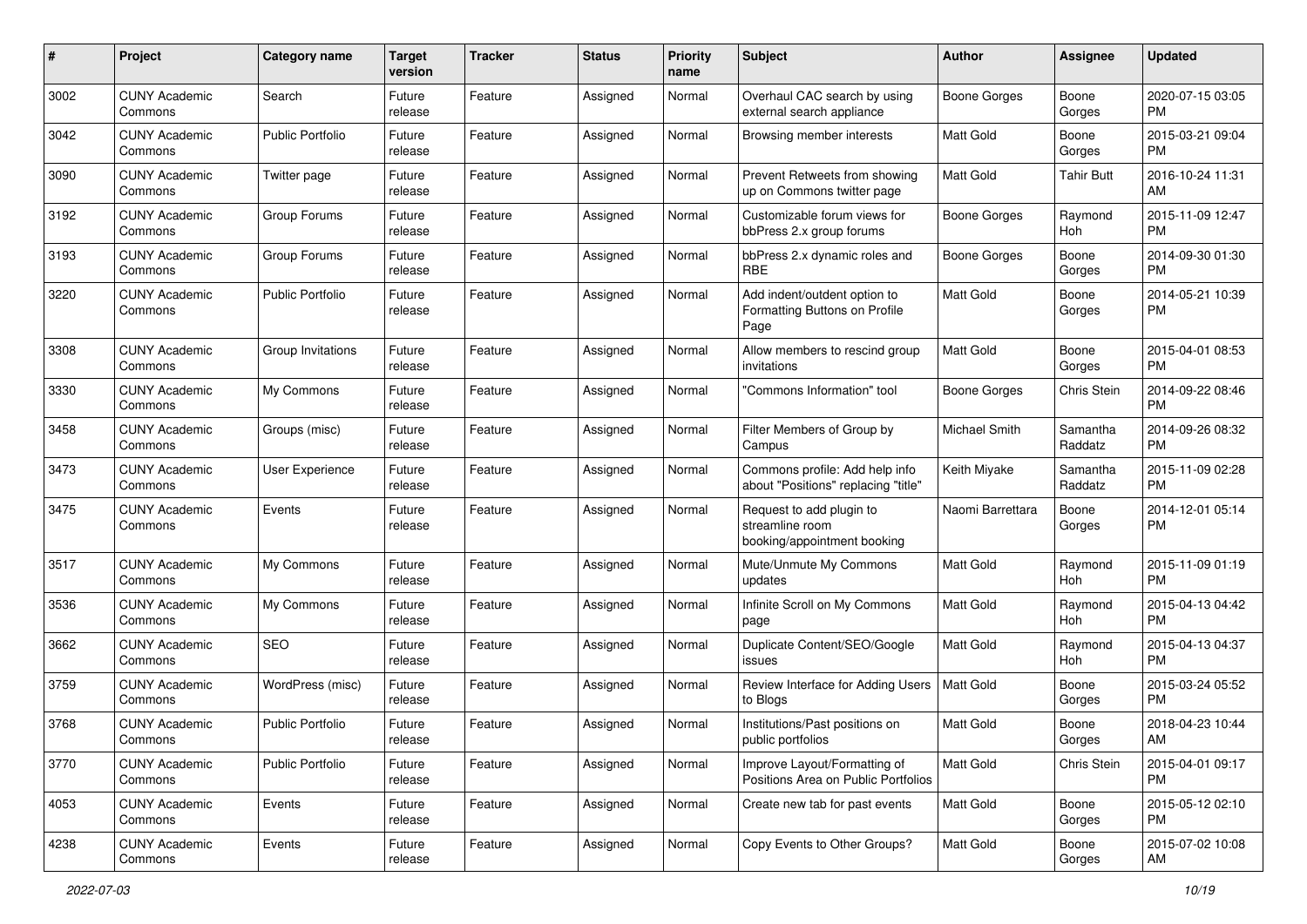| #    | Project                         | <b>Category name</b>    | <b>Target</b><br>version | <b>Tracker</b> | <b>Status</b> | Priority<br>name | <b>Subject</b>                                                                             | Author              | <b>Assignee</b>     | <b>Updated</b>                |
|------|---------------------------------|-------------------------|--------------------------|----------------|---------------|------------------|--------------------------------------------------------------------------------------------|---------------------|---------------------|-------------------------------|
| 4980 | <b>CUNY Academic</b><br>Commons | Home Page               | Future<br>release        | Feature        | Assigned      | Normal           | CAC Featured Content -- Adding<br>Randomization                                            | <b>Matt Gold</b>    | Boone<br>Gorges     | 2016-12-12 03:01<br><b>PM</b> |
| 5225 | <b>CUNY Academic</b><br>Commons | Registration            | Future<br>release        | Feature        | Assigned      | Normal           | On-boarding Issues                                                                         | Luke Waltzer        | Samantha<br>Raddatz | 2016-02-12 02:58<br><b>PM</b> |
| 5234 | <b>CUNY Academic</b><br>Commons | Membership              | Future<br>release        | Feature        | Assigned      | Normal           | Write Unconfirmed patch for WP                                                             | <b>Boone Gorges</b> | Boone<br>Gorges     | 2016-10-24 11:18<br>AM        |
| 5316 | <b>CUNY Academic</b><br>Commons | <b>User Experience</b>  | Future<br>release        | Feature        | Assigned      | Normal           | Prompt user email address<br>updates                                                       | Matt Gold           | Stephen Real        | 2016-12-21 03:30<br><b>PM</b> |
| 5581 | <b>CUNY Academic</b><br>Commons | Analytics               | Future<br>release        | Feature        | Assigned      | Normal           | Explore alternatives to Google<br>Analytics                                                | <b>Matt Gold</b>    | Valerie<br>Townsend | 2020-04-17 03:12<br><b>PM</b> |
| 5696 | <b>CUNY Academic</b><br>Commons | Events                  | Future<br>release        | Feature        | Assigned      | Normal           | Events Calendar - display options<br>/ calendar aggregation                                | <b>Matt Gold</b>    | Boone<br>Gorges     | 2016-10-13 11:44<br>AM        |
| 5955 | <b>CUNY Academic</b><br>Commons | Outreach                | Future<br>release        | Feature        | Assigned      | Normal           | Create auto-newsletter for<br>commons members                                              | Matt Gold           | Luke Waltzer        | 2016-08-30 10:34<br>AM        |
| 6115 | <b>CUNY Academic</b><br>Commons | Publicity               | Not tracked              | Feature        | Assigned      | Normal           | create digital signage for GC                                                              | <b>Matt Gold</b>    | scott voth          | 2016-10-11 10:09<br><b>PM</b> |
| 6426 | <b>CUNY Academic</b><br>Commons | Spam/Spam<br>Prevention | Future<br>release        | Feature        | Assigned      | Normal           | Force captcha on all comments?                                                             | Matt Gold           | <b>Tahir Butt</b>   | 2016-10-24 02:06<br><b>PM</b> |
| 7828 | <b>CUNY Academic</b><br>Commons |                         | Not tracked              | Feature        | Assigned      | Normal           | Theme Assessment 2017                                                                      | Margaret Galvan     | Margaret<br>Galvan  | 2017-05-02 10:41<br><b>PM</b> |
| 8836 | <b>CUNY Academic</b><br>Commons | Blogs (BuddyPress)      | Future<br>release        | Feature        | Assigned      | Normal           | Redesign site launch process                                                               | Matt Gold           | Boone<br>Gorges     | 2019-10-03 02:49<br><b>PM</b> |
| 8837 | <b>CUNY Academic</b><br>Commons |                         | Not tracked              | Feature        | Assigned      | Normal           | Create a form to request info from<br>people requesting premium<br>themes and plugins      | <b>Matt Gold</b>    | Marilyn<br>Weber    | 2017-11-14 03:35<br><b>PM</b> |
| 8898 | <b>CUNY Academic</b><br>Commons | Social Paper            | Not tracked              | Feature        | Assigned      | Normal           | Usage data on docs and social<br>paper                                                     | <b>Matt Gold</b>    | Matt Gold           | 2017-11-16 11:32<br>AM        |
| 8900 | <b>CUNY Academic</b><br>Commons | Accessibility           | Future<br>release        | Feature        | Assigned      | Normal           | Look into tools to enforce<br>accessibility in WP environment                              | Matt Gold           | Boone<br>Gorges     | 2022-04-26 11:59<br>AM        |
| 8901 | <b>CUNY Academic</b><br>Commons | Accessibility           | Future<br>release        | Feature        | Assigned      | Normal           | Theme analysis for accessibility                                                           | Matt Gold           | Boone<br>Gorges     | 2022-04-26 11:59<br>AM        |
| 8902 | <b>CUNY Academic</b><br>Commons | Design                  | Not tracked              | Feature        | Assigned      | Normal           | Report back on research on<br><b>BuddyPress themes</b>                                     | Matt Gold           | Michael Smith       | 2017-11-10 12:31<br><b>PM</b> |
| 8976 | <b>CUNY Academic</b><br>Commons | Reply By Email          | Not tracked              | Feature        | Assigned      | Normal           | Package RBE new topics posting?   Matt Gold                                                |                     | Raymond<br>Hoh      | 2017-12-04 02:34<br><b>PM</b> |
| 9028 | <b>CUNY Academic</b><br>Commons | Onboarding              | Future<br>release        | Feature        | Assigned      | Normal           | suggest groups to new members<br>during the registration process                           | Matt Gold           | Chris Stein         | 2018-10-24 12:34<br><b>PM</b> |
| 9895 | <b>CUNY Academic</b><br>Commons | Onboarding              | Future<br>release        | Feature        | Assigned      | Normal           | Add "Accept Invitation"<br>link/button/function to Group<br>and/or Site invitation emails? | Luke Waltzer        | Boone<br>Gorges     | 2018-06-07 12:42<br>PM        |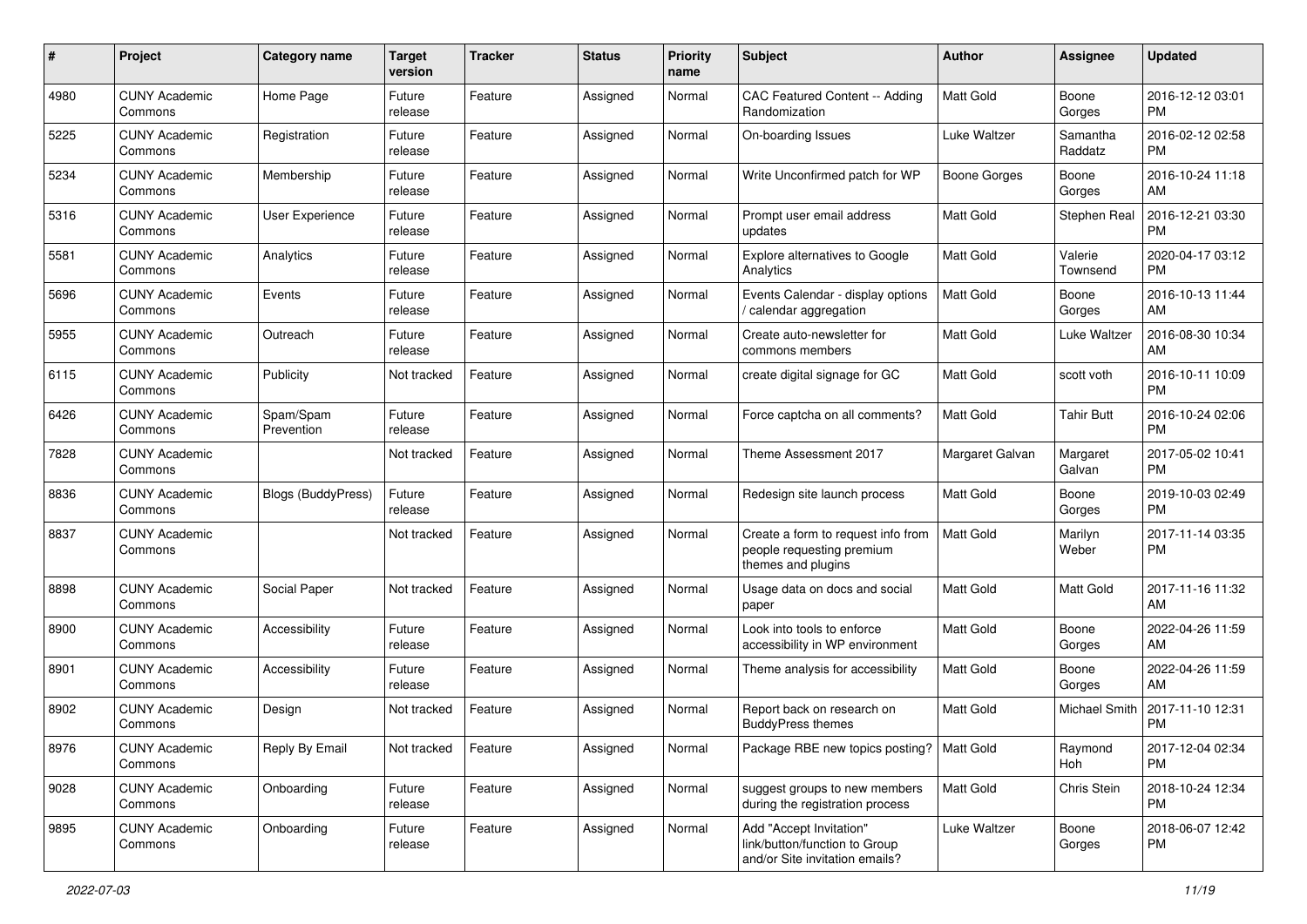| #     | Project                         | <b>Category name</b>       | <b>Target</b><br>version | <b>Tracker</b> | <b>Status</b> | <b>Priority</b><br>name | Subject                                                                       | <b>Author</b>       | <b>Assignee</b>     | <b>Updated</b>                |
|-------|---------------------------------|----------------------------|--------------------------|----------------|---------------|-------------------------|-------------------------------------------------------------------------------|---------------------|---------------------|-------------------------------|
| 10368 | <b>CUNY Academic</b><br>Commons |                            | Future<br>release        | Feature        | Assigned      | Normal                  | Use ORCID data to populate<br>academic profile page                           | Stephen Francoeur   | Boone<br>Gorges     | 2018-09-25 01:53<br>PM.       |
| 10659 | <b>CUNY Academic</b><br>Commons | Group Forums               | Future<br>release        | Feature        | Assigned      | Normal                  | Post to multiple groups via email                                             | Matt Gold           | Raymond<br>Hoh      | 2018-11-15 12:54<br>AM.       |
| 11517 | <b>CUNY Academic</b><br>Commons |                            | Not tracked              | Feature        | Assigned      | Normal                  | wp-accessibility plugin should not<br>strip 'target="_blank" by default       | Boone Gorges        | Laurie Hurson       | 2019-09-24 09:57<br>AM        |
| 15604 | <b>CUNY Academic</b><br>Commons | <b>Email Notifications</b> | Future<br>release        | Feature        | Assigned      | Normal                  | <b>Restructure Commons Group</b><br>Digest Email Messages                     | Matt Gold           | Boone<br>Gorges     | 2022-05-26 10:45<br>AM        |
| 2571  | <b>NYCDH Community</b><br>Site  |                            |                          | Feature        | Assigned      | Normal                  | Add Google custom search box to<br>homepage                                   | Mark Newton         | Raymond<br>Hoh      | 2013-05-18 07:49<br><b>PM</b> |
| 2574  | <b>NYCDH Community</b><br>Site  |                            |                          | Feature        | Assigned      | Normal                  | Add Way to Upload Files to<br>Groups                                          | Mark Newton         | Raymond<br>Hoh      | 2013-05-18 07:46<br><b>PM</b> |
| 58    | <b>CUNY Academic</b><br>Commons | BuddyPress (misc)          | Future<br>release        | Feature        | Assigned      | Low                     | Make member search sortable by<br>last name                                   | Roberta Brody       | Boone<br>Gorges     | 2010-08-26 02:38<br>PM.       |
| 310   | <b>CUNY Academic</b><br>Commons | <b>BuddyPress (misc)</b>   | Future<br>release        | Feature        | Assigned      | Low                     | Friend Request Email                                                          | <b>Matt Gold</b>    | Samantha<br>Raddatz | 2015-11-09 05:08<br>PM.       |
| 333   | <b>CUNY Academic</b><br>Commons | <b>Email Notifications</b> | Future<br>release        | Feature        | Assigned      | Low                     | Delay Forum Notification Email<br>Delivery Until After Editing Period<br>Ends | <b>Matt Gold</b>    | Raymond<br>Hoh      | 2015-11-09 06:01<br><b>PM</b> |
| 519   | <b>CUNY Academic</b><br>Commons | <b>BuddyPress Docs</b>     | Future<br>release        | Feature        | Assigned      | Low                     | TOC for individual docs - for new<br>BP "wiki-like" plugin                    | scott voth          | Boone<br>Gorges     | 2015-11-09 05:54<br>PM.       |
| 940   | <b>CUNY Academic</b><br>Commons | Redmine                    | Future<br>release        | Feature        | Assigned      | Low                     | Communication with users after<br>releases                                    | Matt Gold           | Dominic<br>Giglio   | 2012-09-09 04:36<br><b>PM</b> |
| 1165  | <b>CUNY Academic</b><br>Commons | <b>Email Invitations</b>   | Future<br>release        | Feature        | Assigned      | Low                     | Allow saved lists of invitees under<br>Send Invites                           | Boone Gorges        | Boone<br>Gorges     | 2015-11-09 06:03<br>PM.       |
| 1192  | <b>CUNY Academic</b><br>Commons | <b>Group Files</b>         | Future<br>release        | Feature        | Assigned      | Low                     | When posting group files, allow<br>users to add a category without<br>saving  | Matt Gold           | Raymond<br>Hoh      | 2015-11-09 05:53<br><b>PM</b> |
| 1417  | <b>CUNY Academic</b><br>Commons | <b>BuddyPress Docs</b>     | Future<br>release        | Feature        | Assigned      | Low                     | Bulk actions for BuddyPress Docs                                              | <b>Boone Gorges</b> | Boone<br>Gorges     | 2016-10-17 10:41<br><b>PM</b> |
| 1423  | <b>CUNY Academic</b><br>Commons | BuddyPress (misc)          | Future<br>release        | Feature        | Assigned      | Low                     | Show an avatar for pingback<br>comment activity items                         | Boone Gorges        | <b>Tahir Butt</b>   | 2016-10-24 12:03<br><b>PM</b> |
| 1562  | <b>CUNY Academic</b><br>Commons | <b>WordPress Plugins</b>   | Future<br>release        | Feature        | Assigned      | Low                     | Play with NYT Collaborative<br>Authoring Tool                                 | Matt Gold           | Boone<br>Gorges     | 2015-01-05 08:47<br>PM        |
| 1983  | <b>CUNY Academic</b><br>Commons | Home Page                  | Future<br>release        | Feature        | Assigned      | Low                     | Media Library integration with<br>Featured Content plugin                     | Boone Gorges        | Dominic<br>Giglio   | 2014-03-17 10:34<br>AM        |
| 2013  | <b>CUNY Academic</b><br>Commons | Public Portfolio           | Future<br>release        | Feature        | Assigned      | Low                     | Have Profile Privacy Options show   Matt Gold<br>up only for filled-in fields |                     | Boone<br>Gorges     | 2015-11-09 06:09<br><b>PM</b> |
| 2223  | <b>CUNY Academic</b><br>Commons | <b>WordPress Plugins</b>   | Future<br>release        | Feature        | Assigned      | Low                     | Add Participad to the CUNY<br>Academic Commons                                | Matt Gold           | Boone<br>Gorges     | 2014-09-17 10:03<br><b>PM</b> |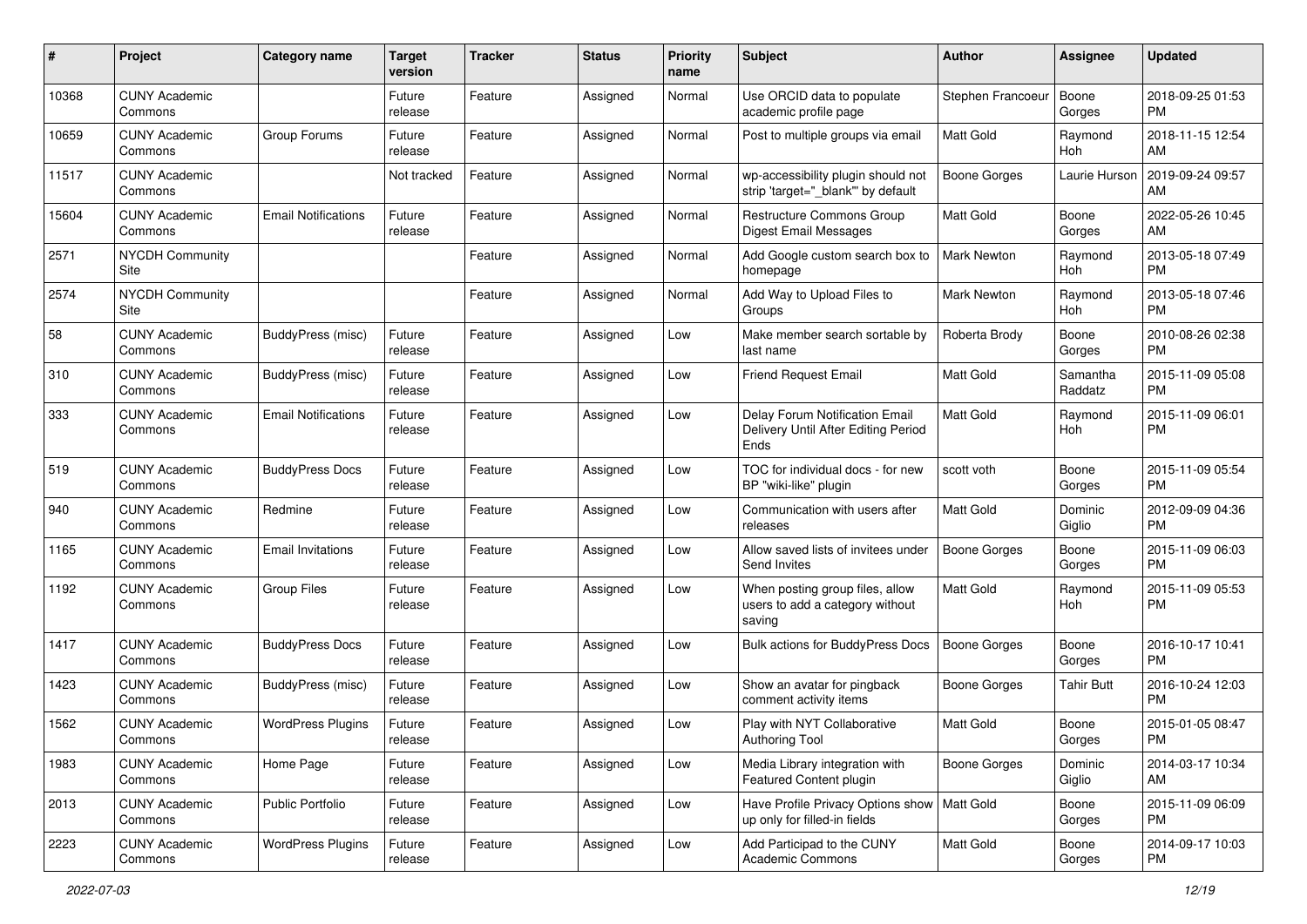| #     | <b>Project</b>                  | Category name            | <b>Target</b><br>version | <b>Tracker</b> | <b>Status</b>        | <b>Priority</b><br>name | <b>Subject</b>                                              | <b>Author</b>           | Assignee        | <b>Updated</b>                |
|-------|---------------------------------|--------------------------|--------------------------|----------------|----------------------|-------------------------|-------------------------------------------------------------|-------------------------|-----------------|-------------------------------|
| 2325  | <b>CUNY Academic</b><br>Commons | BuddyPress (misc)        | Future<br>release        | Feature        | Assigned             | Low                     | Profile should have separate fields<br>for first/last names | local admin             | Boone<br>Gorges | 2015-11-09 06:09<br><b>PM</b> |
| 2610  | <b>CUNY Academic</b><br>Commons | Group Invitations        | Future<br>release        | Feature        | Assigned             | Low                     | Request: Custom invitation<br>message to group invites      | local admin             | Boone<br>Gorges | 2015-11-09 06:13<br><b>PM</b> |
| 3080  | <b>CUNY Academic</b><br>Commons | <b>Group Files</b>       | Future<br>release        | Feature        | Assigned             | Low                     | Create a system to keep track of<br>file changes            | <b>Matt Gold</b>        | Boone<br>Gorges | 2014-02-26 10:04<br><b>PM</b> |
| 3354  | <b>CUNY Academic</b><br>Commons | <b>Group Files</b>       | Future<br>release        | Feature        | Assigned             | Low                     | Allow Group Download of Multiple<br><b>Selected Files</b>   | Matt Gold               | Chris Stein     | 2014-08-01 08:50<br>AM        |
| 5016  | <b>CUNY Academic</b><br>Commons | Events                   | Future<br>release        | Feature        | Assigned             | Low                     | Allow comments to be posted on<br>events                    | <b>Matt Gold</b>        | Raymond<br>Hoh  | 2019-03-01 02:23<br><b>PM</b> |
| 2577  | NYCDH Community<br>Site         |                          |                          | Feature        | Assigned             | Low                     | Investigate Potential to Add Links<br>to the Forum          | <b>Mark Newton</b>      | Alex Gil        | 2013-05-16 09:40<br><b>PM</b> |
| 8756  | <b>CUNY Academic</b><br>Commons | Group Blogs              | Future<br>release        | Feature        | Hold                 | Normal                  | Connect multiple blogs to one<br>group?                     | <b>Matt Gold</b>        | Boone<br>Gorges | 2017-09-30 10:42<br>AM        |
| 16092 | <b>CUNY Academic</b><br>Commons |                          | Future<br>release        | Feature        | Hold                 | Normal                  | Don't show main site in Site<br>search results              | Boone Gorges            | Boone<br>Gorges | 2022-05-17 03:12<br><b>PM</b> |
| 13912 | <b>CUNY Academic</b><br>Commons |                          | Not tracked              | Feature        | Hold                 | Low                     | posting "missed schedule"                                   | Marilyn Weber           |                 | 2021-02-23 10:46<br>AM        |
| 1544  | <b>CUNY Academic</b><br>Commons | Groups (misc)            | Future<br>release        | Feature        | Reporter<br>Feedback | Normal                  | Group Filtering and Sorting                                 | <b>Matt Gold</b>        | Chris Stein     | 2019-03-01 02:25<br><b>PM</b> |
| 7115  | <b>CUNY Academic</b><br>Commons | Groups (misc)            | Future<br>release        | Feature        | Reporter<br>Feedback | Normal                  | make licensing info clear during<br>group creation          | <b>Matt Gold</b>        | Raymond<br>Hoh  | 2020-12-08 11:32<br>AM        |
| 9947  | <b>CUNY Academic</b><br>Commons | <b>WordPress Plugins</b> | Future<br>release        | Feature        | Reporter<br>Feedback | Normal                  | Install H5P quiz plugin                                     | <b>Matt Gold</b>        | Boone<br>Gorges | 2018-09-11 11:01<br>AM        |
| 11077 | <b>CUNY Academic</b><br>Commons | Events                   | Not tracked              | Feature        | Reporter<br>Feedback | Normal                  | Show event category description<br>in event list view       | Raffi<br>Khatchadourian |                 | 2019-02-12 10:38<br><b>PM</b> |
| 11131 | <b>CUNY Academic</b><br>Commons |                          | Future<br>release        | Feature        | Reporter<br>Feedback | Normal                  | Image Annotation Plugins                                    | Laurie Hurson           |                 | 2019-02-26 11:33<br>AM        |
| 11945 | <b>CUNY Academic</b><br>Commons | Reckoning                | Future<br>release        | Feature        | Reporter<br>Feedback | Normal                  | Add Comments bubble to<br>Reckoning views                   | Boone Gorges            | Boone<br>Gorges | 2019-11-12 05:14<br><b>PM</b> |
| 12121 | <b>CUNY Academic</b><br>Commons | <b>WordPress Plugins</b> | 2.0.3                    | Feature        | Reporter<br>Feedback | Normal                  | Embedding H5P Iframes on<br><b>Commons Site</b>             | Laurie Hurson           | Boone<br>Gorges | 2022-06-29 11:32<br>AM        |
| 12446 | <b>CUNY Academic</b><br>Commons | Groups (misc)            | Future<br>release        | Feature        | Reporter<br>Feedback | Normal                  | Toggle default site to group forum<br>posting               | Laurie Hurson           | Laurie Hurson   | 2020-03-10 11:57<br>AM        |
| 15613 | <b>CUNY Academic</b><br>Commons |                          | 2.0.3                    | Feature        | Reporter<br>Feedback | Normal                  | Adding "Passster" plugin                                    | Laurie Hurson           |                 | 2022-06-29 11:32<br>AM        |
| 15923 | <b>CUNY Academic</b><br>Commons |                          | Not tracked              | Feature        | Reporter<br>Feedback | Normal                  | <b>Bellows Plugin Adjustments</b>                           | Laurie Hurson           |                 | 2022-04-20 10:10<br>AM        |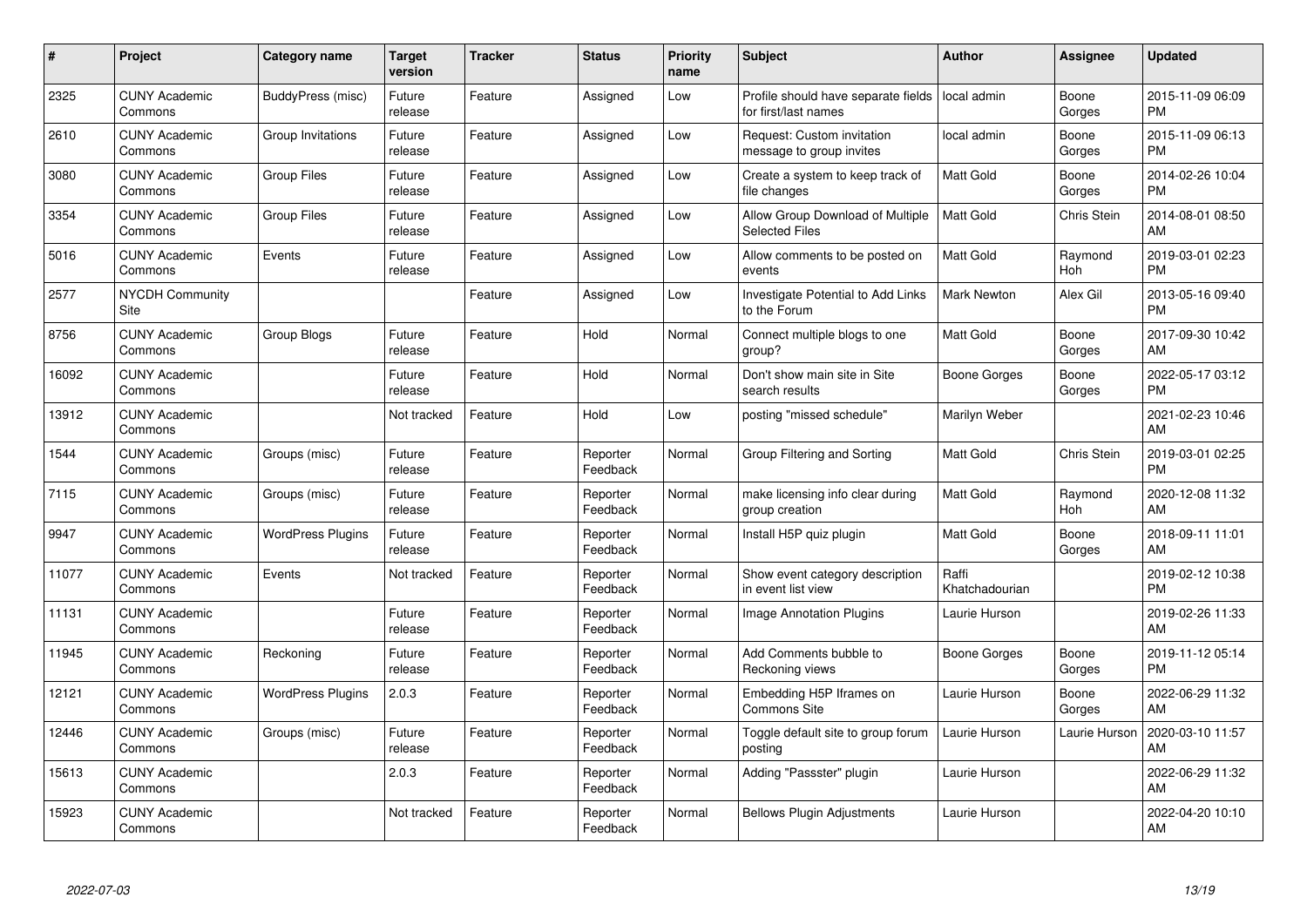| #     | Project                                                                 | <b>Category name</b>     | <b>Target</b><br>version | <b>Tracker</b> | <b>Status</b>        | <b>Priority</b><br>name | <b>Subject</b>                                                  | <b>Author</b>           | Assignee            | <b>Updated</b>                |
|-------|-------------------------------------------------------------------------|--------------------------|--------------------------|----------------|----------------------|-------------------------|-----------------------------------------------------------------|-------------------------|---------------------|-------------------------------|
| 16290 | <b>CUNY Academic</b><br>Commons                                         |                          |                          | Feature        | Reporter<br>Feedback | Normal                  | Add Table Of Contents Block<br>plug-in                          | Raffi<br>Khatchadourian |                     | 2022-06-24 10:26<br>AM        |
| 2573  | <b>NYCDH Community</b><br>Site                                          |                          |                          | Feature        | Reporter<br>Feedback | Normal                  | Add dh nyc twitter list feed to site                            | Mark Newton             | Matt Gold           | 2013-05-16 11:42<br><b>PM</b> |
| 1456  | <b>CUNY Academic</b><br>Commons                                         | Group Invitations        | Future<br>release        | Feature        | Reporter<br>Feedback | Low                     | Invite to Group Button from Profile<br>Field                    | Matt Gold               | Samantha<br>Raddatz | 2015-11-09 05:59<br><b>PM</b> |
| 10380 | <b>CUNY Academic</b><br>Commons                                         | WordPress (misc)         | Future<br>release        | Feature        | In Progress          | Normal                  | Remove blacklisted plugins                                      | Boone Gorges            |                     | 2022-04-26 12:00<br><b>PM</b> |
| 12062 | AD/O365 Transition<br>from NonMatric to<br><b>Matriculated Students</b> |                          |                          | Feature        | In Progress          | Normal                  | create solution and console<br>project                          | Emilio Rodriguez        | Emilio<br>Rodriguez | 2019-11-12 03:56<br><b>PM</b> |
| 15685 | <b>CUNY Academic</b><br>Commons                                         |                          |                          | Support        | <b>New</b>           | High                    | problem with chrome?                                            | Marilyn Weber           |                     | 2022-04-25 03:40<br><b>PM</b> |
| 8607  | <b>CUNY Academic</b><br>Commons                                         |                          | Not tracked              | Support        | New                  | Normal                  | Paypal?                                                         | Marilyn Weber           | Matt Gold           | 2018-05-15 01:37<br><b>PM</b> |
| 9729  | <b>CUNY Academic</b><br>Commons                                         | <b>SEO</b>               | Not tracked              | Support        | <b>New</b>           | Normal                  | 503 Errors showing on<br>newlaborforum.cuny.edu                 | Diane Krauthamer        | Raymond<br>Hoh      | 2018-05-22 04:48<br><b>PM</b> |
| 10839 | <b>CUNY Academic</b><br>Commons                                         | About page               | Not tracked              | Support        | <b>New</b>           | Normal                  | <b>Mission Statement Needs</b><br>Revision                      | scott voth              | Matt Gold           | 2018-12-26 10:58<br>AM        |
| 11496 | <b>CUNY Academic</b><br>Commons                                         | <b>Public Portfolio</b>  | 1.15.2                   | Support        | New                  | Normal                  | Replace Twitter Icon on Member<br>Portfolio page                | scott voth              | Boone<br>Gorges     | 2019-06-06 01:03<br><b>PM</b> |
| 11545 | <b>CUNY Academic</b><br>Commons                                         | <b>WordPress Plugins</b> | Not tracked              | Support        | New                  | Normal                  | Twitter searches in WordPress                                   | Gina Cherry             | Matt Gold           | 2019-09-23 01:03<br><b>PM</b> |
| 11624 | <b>CUNY Academic</b><br>Commons                                         | WordPress (misc)         | Not tracked              | Support        | <b>New</b>           | Normal                  | Change pages into posts or swap<br>database for a Commons site? | Stephen Klein           | Raymond<br>Hoh      | 2019-07-09 11:04<br>AM        |
| 11883 | <b>CUNY Academic</b><br>Commons                                         | Help/Codex               | Not tracked              | Support        | New                  | Normal                  | Need Embedding Help Page<br>Update (Tableau)                    | Anthony Wheeler         | scott voth          | 2019-09-24 08:49<br>AM        |
| 12247 | <b>CUNY Academic</b><br>Commons                                         | Publicity                | Not tracked              | Support        | New                  | Normal                  | Screenshot of First Commons<br>Homepage                         | scott voth              | scott voth          | 2020-01-14 12:08<br><b>PM</b> |
| 12328 | <b>CUNY Academic</b><br>Commons                                         |                          | Not tracked              | Support        | New                  | Normal                  | Sign up Code for Non-CUNY<br>Faculty                            | Laurie Hurson           |                     | 2020-01-28 10:25<br><b>AM</b> |
| 12352 | <b>CUNY Academic</b><br>Commons                                         |                          | Not tracked              | Support        | <b>New</b>           | Normal                  | "posts list" page builder block<br>option                       | Marilyn Weber           |                     | 2020-02-03 01:29<br><b>PM</b> |
| 12382 | <b>CUNY Academic</b><br>Commons                                         | Membership               | Not tracked              | Support        | <b>New</b>           | Normal                  | Email request change                                            | Marilyn Weber           | Marilyn<br>Weber    | 2020-02-06 12:56<br><b>PM</b> |
| 13286 | <b>CUNY Academic</b><br>Commons                                         |                          | Not tracked              | Support        | New                  | Normal                  | problem connecting with<br>WordPress app                        | Marilyn Weber           | Raymond<br>Hoh      | 2020-09-08 11:16<br>AM        |
| 14911 | <b>CUNY Academic</b><br>Commons                                         | <b>WordPress Themes</b>  | Not tracked              | Support        | <b>New</b>           | Normal                  | Twentytwentyone theme                                           | Marilyn Weber           |                     | 2021-10-28 10:37<br>AM        |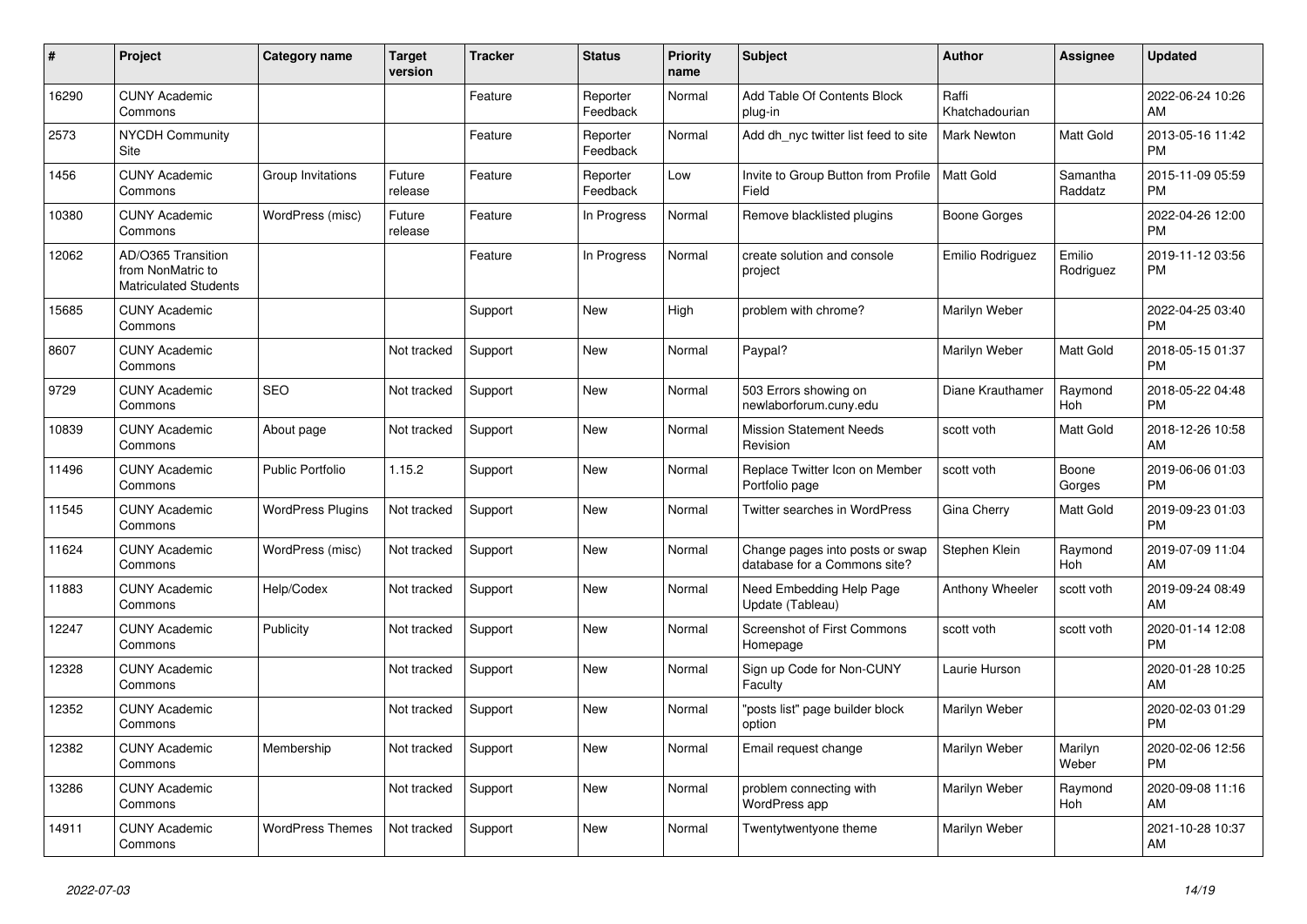| #     | Project                         | <b>Category name</b>     | <b>Target</b><br>version | <b>Tracker</b> | <b>Status</b>        | <b>Priority</b><br>name | <b>Subject</b>                                                                     | <b>Author</b>    | <b>Assignee</b>     | <b>Updated</b>                |
|-------|---------------------------------|--------------------------|--------------------------|----------------|----------------------|-------------------------|------------------------------------------------------------------------------------|------------------|---------------------|-------------------------------|
| 15045 | <b>CUNY Academic</b><br>Commons |                          |                          | Support        | New                  | Normal                  | no result for KCeL in the search<br>box on the commons                             | Marilyn Weber    |                     | 2021-12-10 11:29<br>AM        |
| 15565 | <b>CUNY Academic</b><br>Commons |                          |                          | Support        | New                  | Normal                  | Events - send updates to an email<br>listserv                                      | Marilyn Weber    |                     | 2022-03-10 01:06<br><b>PM</b> |
| 15767 | <b>CUNY Academic</b><br>Commons | WordPress (misc)         |                          | Support        | New                  | Normal                  | Site loading slowly                                                                | scott voth       | Boone<br>Gorges     | 2022-04-04 08:56<br><b>PM</b> |
| 15816 | <b>CUNY Academic</b><br>Commons |                          | Not tracked              | Support        | <b>New</b>           | Normal                  | slow loading at SPS                                                                | Marilyn Weber    |                     | 2022-04-05 01:26<br><b>PM</b> |
| 636   | <b>CUNY Academic</b><br>Commons | WordPress (misc)         | Not tracked              | Support        | Assigned             | Normal                  | Create Lynda.com-like Table of<br>Contents for Prospective Tutorial<br>Screencasts | <b>Matt Gold</b> | scott voth          | 2016-02-23 03:12<br><b>PM</b> |
| 2175  | <b>CUNY Academic</b><br>Commons | WordPress (misc)         | Not tracked              | Support        | Assigned             | Normal                  | Subscibe 2 vs. Jetpack<br>subscription options                                     | local admin      | Matt Gold           | 2016-01-26 04:58<br><b>PM</b> |
| 3492  | <b>CUNY Academic</b><br>Commons | <b>WordPress Themes</b>  | Future<br>release        | Support        | Assigned             | Normal                  | Add CBOX theme to the<br>Commons                                                   | scott voth       | Raymond<br>Hoh      | 2014-10-08 05:55<br><b>PM</b> |
| 4070  | <b>CUNY Academic</b><br>Commons | Analytics                | Not tracked              | Support        | Assigned             | Normal                  | Request for JITP site analytics                                                    | <b>Matt Gold</b> | Seth Persons        | 2016-02-23 03:09<br><b>PM</b> |
| 4986  | <b>CUNY Academic</b><br>Commons | ZenDesk                  | Not tracked              | Support        | Assigned             | Normal                  | Prepare documentation for<br>Zendesk re web widget                                 | <b>Matt Gold</b> | Samantha<br>Raddatz | 2016-02-25 03:09<br><b>PM</b> |
| 9941  | <b>CUNY Academic</b><br>Commons | Wiki                     | Not tracked              | Support        | Assigned             | Normal                  | Wiki functionality                                                                 | <b>Matt Gold</b> | Boone<br>Gorges     | 2018-06-26 10:57<br>AM        |
| 11519 | <b>CUNY Academic</b><br>Commons |                          | Not tracked              | Support        | Assigned             | Normal                  | comment option not appearing                                                       | Marilyn Weber    |                     | 2019-09-24 10:28<br>AM        |
| 13946 | <b>CUNY Academic</b><br>Commons | <b>WordPress Plugins</b> | 2.1.0                    | Support        | Assigned             | Normal                  | Custom Embed handler For<br>OneDrive files                                         | scott voth       | Raymond<br>Hoh      | 2022-05-26 10:46<br>AM        |
| 11848 | <b>CUNY Academic</b><br>Commons |                          | Not tracked              | Support        | Hold                 | Normal                  | a Dean of Faculty wants to share<br>a large file                                   | Marilyn Weber    |                     | 2019-09-24 08:44<br>AM        |
| 5826  | <b>CUNY Academic</b><br>Commons | <b>WordPress Plugins</b> | Future<br>release        | Support        | Reporter<br>Feedback | Normal                  | <b>Remove Subscription Options</b><br>plugin from directory                        | Sarah Morgano    | Sarah<br>Morgano    | 2016-10-21 04:14<br><b>PM</b> |
| 9207  | <b>CUNY Academic</b><br>Commons |                          | Future<br>release        | Support        | Reporter<br>Feedback | Normal                  | display dashboards made in<br>Tableau?                                             | Marilyn Weber    | Boone<br>Gorges     | 2018-04-10 10:42<br>AM        |
| 9211  | <b>CUNY Academic</b><br>Commons | <b>WordPress Plugins</b> | Future<br>release        | Support        | Reporter<br>Feedback | Normal                  | Auto-Role Setting in Forum Plugin<br><b>Causing Some Confusion</b>                 | Luke Waltzer     | Boone<br>Gorges     | 2018-03-13 11:44<br>AM        |
| 10273 | <b>CUNY Academic</b><br>Commons | Registration             | Not tracked              | Support        | Reporter<br>Feedback | Normal                  | users combining CF and campus<br>address                                           | Marilyn Weber    |                     | 2019-09-18 10:58<br>AM        |
| 10657 | <b>CUNY Academic</b><br>Commons |                          | Not tracked              | Support        | Reporter<br>Feedback | Normal                  | child theme problems                                                               | Marilyn Weber    |                     | 2018-11-08 01:19<br><b>PM</b> |
| 10982 | <b>CUNY Academic</b><br>Commons | Domain Mapping           | Not tracked              | Support        | Reporter<br>Feedback | Normal                  | <b>CNAME</b> question                                                              | scott voth       |                     | 2019-01-22 04:29<br><b>PM</b> |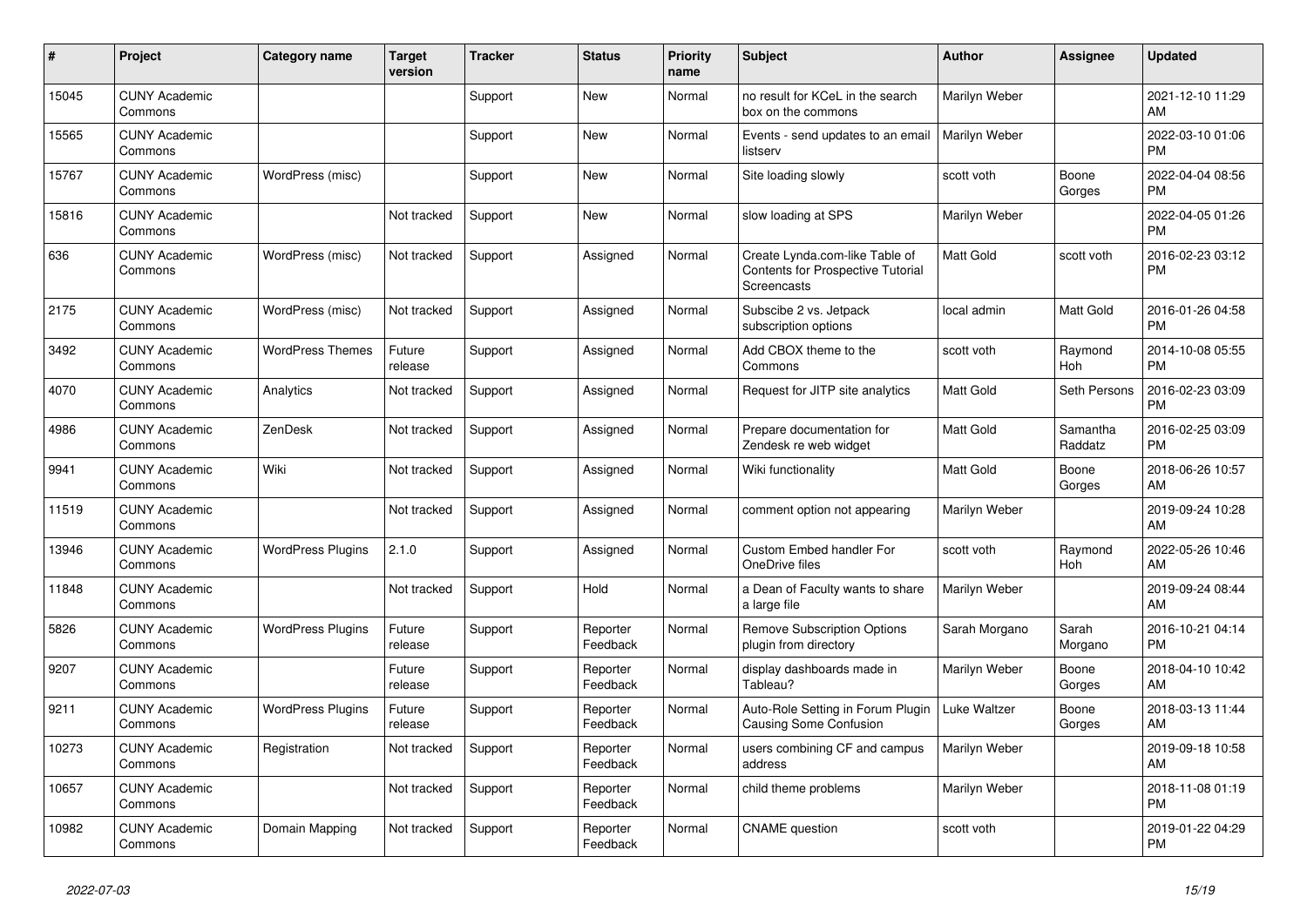| #     | Project                         | <b>Category name</b>      | <b>Target</b><br>version | <b>Tracker</b> | <b>Status</b>        | <b>Priority</b><br>name | <b>Subject</b>                                                    | <b>Author</b>         | <b>Assignee</b> | <b>Updated</b>                |
|-------|---------------------------------|---------------------------|--------------------------|----------------|----------------------|-------------------------|-------------------------------------------------------------------|-----------------------|-----------------|-------------------------------|
| 11149 | <b>CUNY Academic</b><br>Commons |                           | Not tracked              | Support        | Reporter<br>Feedback | Normal                  | comments getting blocked                                          | Marilyn Weber         | Raymond<br>Hoh  | 2019-03-26 11:40<br>AM        |
| 11386 | <b>CUNY Academic</b><br>Commons | WordPress - Media         | Not tracked              | Support        | Reporter<br>Feedback | Normal                  | disappearing images                                               | scott voth            | Boone<br>Gorges | 2019-05-14 10:32<br>AM        |
| 11449 | <b>CUNY Academic</b><br>Commons | WordPress - Media         | Not tracked              | Support        | Reporter<br>Feedback | Normal                  | Cloning Media Library for JITP<br>from Staging to Production Site | <b>Patrick DeDauw</b> | Boone<br>Gorges | 2019-05-13 12:00<br><b>PM</b> |
| 11493 | <b>CUNY Academic</b><br>Commons | Domain Mapping            | Not tracked              | Support        | Reporter<br>Feedback | Normal                  | Domain Mapping Request - Talia<br>Schaffer                        | scott voth            | Matt Gold       | 2019-08-06 08:39<br>AM        |
| 11509 | <b>CUNY Academic</b><br>Commons |                           | Not tracked              | Support        | Reporter<br>Feedback | Normal                  | deleted Page causing a Menu<br>problem?                           | Marilyn Weber         |                 | 2019-06-04 09:54<br>AM        |
| 11771 | <b>CUNY Academic</b><br>Commons |                           | Not tracked              | Support        | Reporter<br>Feedback | Normal                  | post displays in sections                                         | Marilyn Weber         |                 | 2019-08-20 10:34<br>AM        |
| 11787 | <b>CUNY Academic</b><br>Commons |                           | Not tracked              | Support        | Reporter<br>Feedback | Normal                  | automated comments notifications<br>on ZenDesk                    | Marilyn Weber         |                 | 2019-08-26 06:18<br><b>PM</b> |
| 11788 | <b>CUNY Academic</b><br>Commons | <b>WordPress Plugins</b>  | Future<br>release        | Support        | Reporter<br>Feedback | Normal                  | Plugin Request - Browse Aloud                                     | scott voth            |                 | 2019-09-24 08:42<br>AM        |
| 12004 | <b>CUNY Academic</b><br>Commons |                           | Not tracked              | Support        | Reporter<br>Feedback | Normal                  | Notifications for spam blog<br>comments                           | Gina Cherry           | Raymond<br>Hoh  | 2019-11-01 12:05<br><b>PM</b> |
| 12350 | <b>CUNY Academic</b><br>Commons | <b>Blogs (BuddyPress)</b> | Not tracked              | Support        | Reporter<br>Feedback | Normal                  | URL creation problem                                              | Marilyn Weber         |                 | 2020-02-03 11:27<br>AM        |
| 12484 | <b>CUNY Academic</b><br>Commons |                           | Not tracked              | Support        | Reporter<br>Feedback | Normal                  | Sign up Code for COIL Course<br>starting in March                 | Laurie Hurson         | Matt Gold       | 2020-03-02 02:26<br><b>PM</b> |
| 12741 | <b>CUNY Academic</b><br>Commons | <b>WordPress Plugins</b>  | Not tracked              | Support        | Reporter<br>Feedback | Normal                  | Tableau Public Viz Block                                          | Marilyn Weber         | Raymond<br>Hoh  | 2020-05-12 11:00<br>AM        |
| 13034 | <b>CUNY Academic</b><br>Commons |                           | Not tracked              | Support        | Reporter<br>Feedback | Normal                  | a site is asking people to join the<br>Commons to get a download  | Marilyn Weber         |                 | 2020-07-12 07:23<br>AM        |
| 13255 | <b>CUNY Academic</b><br>Commons |                           | Not tracked              | Support        | Reporter<br>Feedback | Normal                  | Accessibility problems                                            | Marilyn Weber         |                 | 2020-09-01 05:48<br><b>PM</b> |
| 13975 | <b>CUNY Academic</b><br>Commons | Social Paper              | Not tracked              | Support        | Reporter<br>Feedback | Normal                  | can't approve comments on Social   Marilyn Weber<br>Paper paper   |                       |                 | 2021-02-12 09:33<br>AM        |
| 14074 | <b>CUNY Academic</b><br>Commons | WordPress (misc)          | Not tracked              | Support        | Reporter<br>Feedback | Normal                  | page password protection problem   Marilyn Weber                  |                       |                 | 2021-03-02 11:03<br>AM        |
| 14398 | <b>CUNY Academic</b><br>Commons |                           | Not tracked              | Support        | Reporter<br>Feedback | Normal                  | Events plug-in notification problem   Marilyn Weber               |                       |                 | 2021-05-11 11:21<br>AM        |
| 14538 | <b>CUNY Academic</b><br>Commons |                           | Not tracked              | Support        | Reporter<br>Feedback | Normal                  | <b>Weebly To Commons</b>                                          | Laurie Hurson         |                 | 2021-09-14 10:47<br>AM        |
| 14784 | <b>CUNY Academic</b><br>Commons |                           |                          | Support        | Reporter<br>Feedback | Normal                  | User report of logo problem when<br>using Customizer theme        | Marilyn Weber         |                 | 2021-09-17 10:25<br>AM        |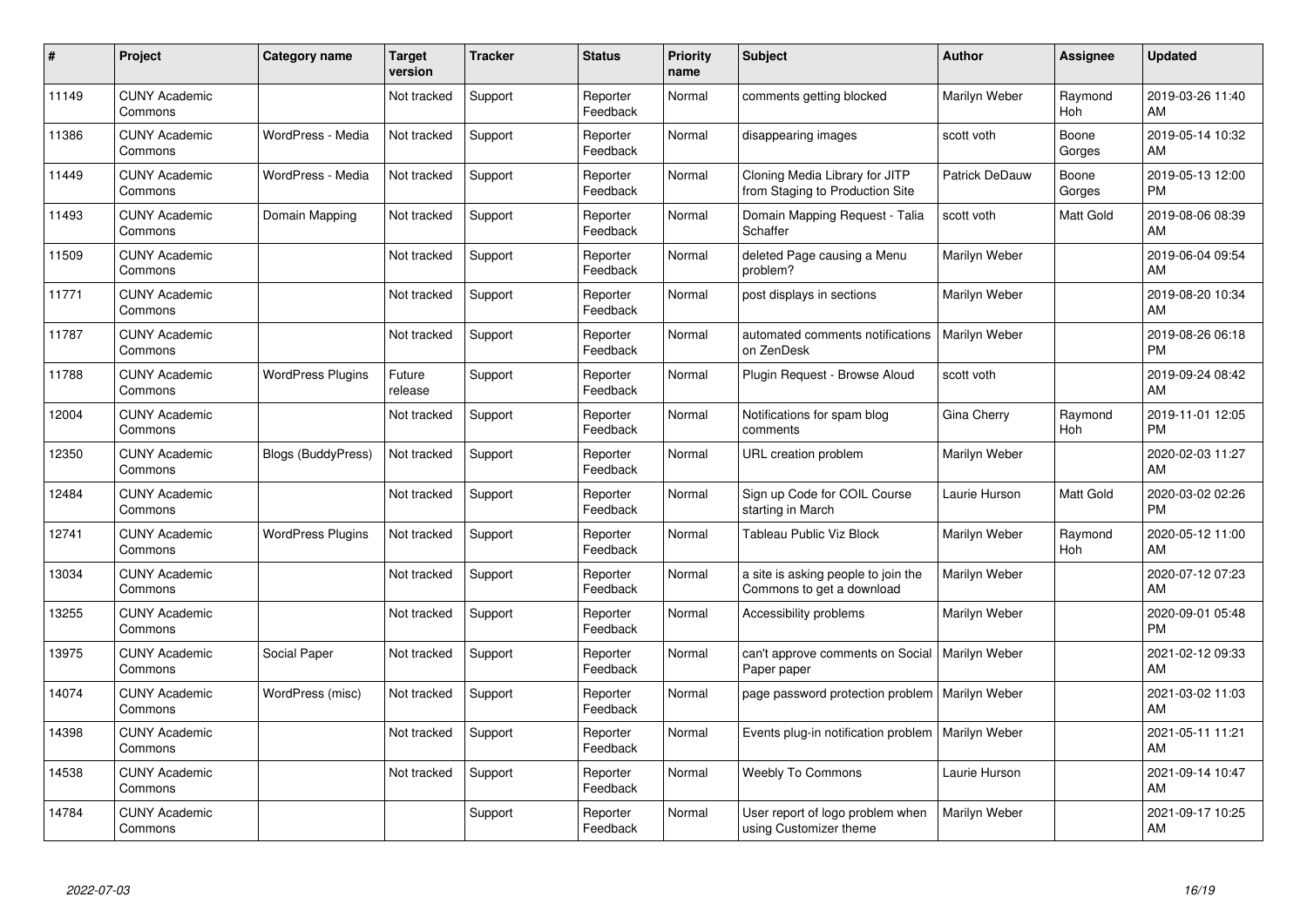| $\#$  | Project                         | <b>Category name</b> | <b>Target</b><br>version | <b>Tracker</b> | <b>Status</b>        | <b>Priority</b><br>name | <b>Subject</b>                                                      | <b>Author</b>    | <b>Assignee</b>    | <b>Updated</b>                |
|-------|---------------------------------|----------------------|--------------------------|----------------|----------------------|-------------------------|---------------------------------------------------------------------|------------------|--------------------|-------------------------------|
| 14842 | <b>CUNY Academic</b><br>Commons |                      | Not tracked              | Support        | Reporter<br>Feedback | Normal                  | Question about widgets and block<br>editor                          | Gina Cherry      |                    | 2021-10-06 03:01<br><b>PM</b> |
| 14900 | <b>CUNY Academic</b><br>Commons |                      | Not tracked              | Support        | Reporter<br>Feedback | Normal                  | previous theme?                                                     | Marilyn Weber    |                    | 2021-10-25 10:31<br>AM        |
| 14983 | <b>CUNY Academic</b><br>Commons | WordPress (misc)     | Not tracked              | Support        | Reporter<br>Feedback | Normal                  | 'Read More" tag not working                                         | Rebecca Krisel   | Raymond<br>Hoh     | 2021-11-23 01:17<br><b>PM</b> |
| 15169 | <b>CUNY Academic</b><br>Commons |                      | 2.0.3                    | Support        | Reporter<br>Feedback | Normal                  | new Prelude website zipfiles for<br>custom theme and other files.   | Marilyn Weber    |                    | 2022-06-29 11:32<br>AM        |
| 15176 | <b>CUNY Academic</b><br>Commons |                      | Not tracked              | Support        | Reporter<br>Feedback | Normal                  | Archiving Q Writing & Old<br>Wordpress Sites on the Commons         | Laurie Hurson    |                    | 2022-02-08 10:28<br>AM        |
| 15260 | <b>CUNY Academic</b><br>Commons |                      |                          | Support        | Reporter<br>Feedback | Normal                  | Diacritical markings   European<br><b>Stages</b>                    | Marilyn Weber    |                    | 2022-02-04 08:16<br>AM        |
| 15370 | <b>CUNY Academic</b><br>Commons |                      |                          | Support        | Reporter<br>Feedback | Normal                  | All-in-One Event Calendar?                                          | Marilyn Weber    |                    | 2022-02-17 11:03<br>AM        |
| 15655 | <b>CUNY Academic</b><br>Commons |                      | 2.0.3                    | Support        | Reporter<br>Feedback | Normal                  | Event Aggregator plugin?                                            | Marilyn Weber    |                    | 2022-06-29 11:32<br>AM        |
| 16099 | <b>CUNY Academic</b><br>Commons |                      |                          | Support        | Reporter<br>Feedback | Normal                  | request for Newsletter Glue                                         | Marilyn Weber    |                    | 2022-05-13 12:14<br><b>PM</b> |
| 16110 | <b>CUNY Academic</b><br>Commons |                      |                          | Support        | Reporter<br>Feedback | Normal                  | remove Creative Commons<br>license from pages?                      | Marilyn Weber    | Raymond<br>Hoh     | 2022-05-17 06:11<br><b>PM</b> |
| 14994 | <b>CUNY Academic</b><br>Commons | cdev.gc.cuny.edu     | Not tracked              | Support        | In Progress          | Normal                  | Clear Cache on CDEV                                                 | scott voth       | Raymond<br>Hoh     | 2021-12-07 03:51<br><b>PM</b> |
| 3565  | <b>CUNY Academic</b><br>Commons | My Commons           | Not tracked              | Documentation  | <b>New</b>           | Normal                  | Load Newest inconsistencies                                         | Chris Stein      | scott voth         | 2015-11-09 01:16<br><b>PM</b> |
| 12392 | <b>CUNY Academic</b><br>Commons | Help/Codex           | Not tracked              | Documentation  | <b>New</b>           | Normal                  | <b>Updates to Common Commons</b><br>Questions on Help Page          | scott voth       | Margaret<br>Galvan | 2020-02-11 10:53<br>AM        |
| 2666  | <b>CUNY Academic</b><br>Commons | About page           | Not tracked              | Documentation  | Assigned             | Normal                  | <b>Update About Text</b>                                            | Chris Stein      | Luke Waltzer       | 2016-03-04 11:19<br>AM        |
| 3524  | <b>CUNY Academic</b><br>Commons | Documentation        | Not tracked              | Documentation  | Assigned             | Normal                  | Post describing all you can do<br>when starting up a new blog/group | <b>Matt Gold</b> | scott voth         | 2014-10-04 12:56<br><b>PM</b> |
| 8666  | <b>CUNY Academic</b><br>Commons | Teaching             | Not tracked              | Documentation  | Assigned             | Normal                  | Create Teaching on the Commons   Matt Gold<br>Resource Page         |                  | Laurie Hurson      | 2019-09-23 03:16<br><b>PM</b> |
| 9015  | <b>CUNY Academic</b><br>Commons | Groups (misc)        | Not tracked              | Outreach       | Assigned             | Normal                  | Email group admins the email<br>addresses of their groups           | <b>Matt Gold</b> | Matt Gold          | 2018-01-02 09:54<br>AM        |
| 3369  | <b>CUNY Academic</b><br>Commons | Reply By Email       | Not tracked              | Outreach       | Hold                 | Normal                  | Release reply by email to WP<br>plugin directory                    | <b>Matt Gold</b> | Raymond<br>Hoh     | 2016-03-01 12:46<br><b>PM</b> |
| 3506  | <b>CUNY Academic</b><br>Commons | Publicity            | 1.7                      | Publicity      | <b>New</b>           | Normal                  | Prepare 1.7 email messaging                                         | Micki Kaufman    | Micki<br>Kaufman   | 2014-10-01 12:36<br><b>PM</b> |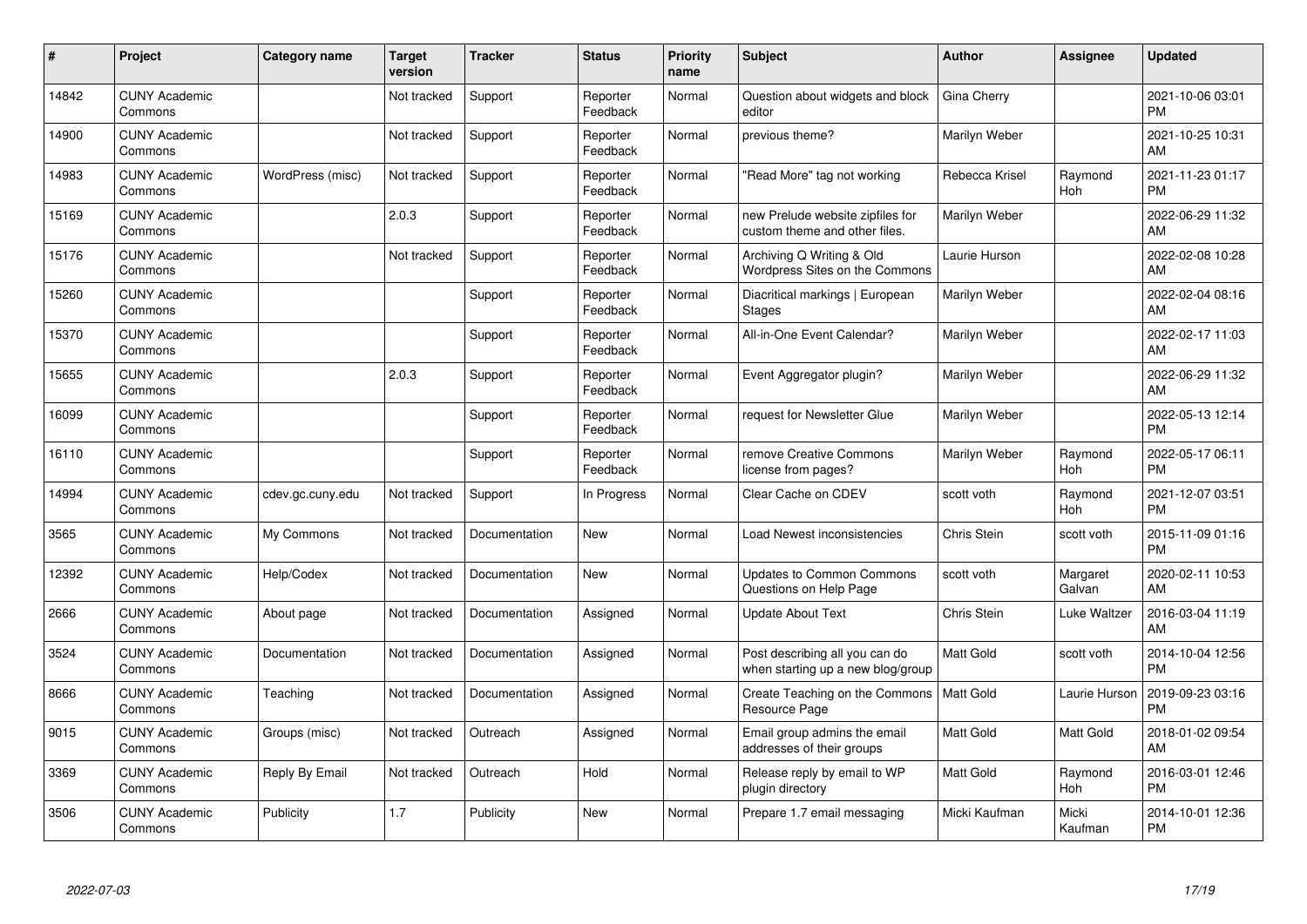| $\vert$ # | <b>Project</b>                  | <b>Category name</b>    | <b>Target</b><br>version | <b>Tracker</b> | <b>Status</b>        | Priority<br>name | <b>Subject</b>                                                                       | <b>Author</b>           | Assignee            | <b>Updated</b>                |
|-----------|---------------------------------|-------------------------|--------------------------|----------------|----------------------|------------------|--------------------------------------------------------------------------------------|-------------------------|---------------------|-------------------------------|
| 3509      | <b>CUNY Academic</b><br>Commons | Publicity               | 1.7                      | Publicity      | New                  | Normal           | Create 1.7 digital signage imagery                                                   | Micki Kaufman           | Marilyn<br>Weber    | 2014-10-01 12:40<br><b>PM</b> |
| 5298      | <b>CUNY Academic</b><br>Commons |                         | Not tracked              | Publicity      | New                  | Normal           | Survey Pop-Up Text                                                                   | Samantha Raddatz        | Samantha<br>Raddatz | 2016-03-22 12:27<br><b>PM</b> |
| 6665      | <b>CUNY Academic</b><br>Commons |                         | Not tracked              | Publicity      | <b>New</b>           | Normal           | Dead Link in 1.10 announcement<br>post                                               | Paige Dupont            | Stephen Real        | 2016-12-01 03:11<br><b>PM</b> |
| 11393     | <b>CUNY Academic</b><br>Commons |                         | Not tracked              | Publicity      | <b>New</b>           | Normal           | After 1.15 release, ceate a hero<br>slide and post about adding a site<br>to a group | scott voth              | Patrick<br>Sweeney  | 2019-05-14 10:32<br>AM        |
| 14475     | <b>CUNY Academic</b><br>Commons |                         | Not tracked              | Publicity      | <b>New</b>           | Normal           | <b>OER Showcase Page</b>                                                             | Laurie Hurson           | Laurie Hurson       | 2021-09-14 10:46<br>AM        |
| 2612      | <b>CUNY Academic</b><br>Commons |                         | Not tracked              | Publicity      | Assigned             | Normal           | Pinterest site for the Commons                                                       | local admin             | Sarah<br>Morgano    | 2016-03-04 11:19<br>AM        |
| 3510      | <b>CUNY Academic</b><br>Commons | Publicity               | 1.7                      | Publicity      | Assigned             | Normal           | Post on the News Blog re: 'My<br>Commons'                                            | Micki Kaufman           | Sarah<br>Morgano    | 2014-10-15 11:18<br>AM        |
| 3511      | <b>CUNY Academic</b><br>Commons | Publicity               | 1.7                      | Publicity      | Assigned             | Normal           | Social media for 1.7                                                                 | Micki Kaufman           | Sarah<br>Morgano    | 2014-10-14 03:32<br><b>PM</b> |
| 6014      | <b>CUNY Academic</b><br>Commons | Publicity               | Future<br>release        | Publicity      | Reporter<br>Feedback | Normal           | Google search listing                                                                | <b>Matt Gold</b>        | Boone<br>Gorges     | 2016-09-21 03:48<br><b>PM</b> |
| 14504     | <b>CUNY Academic</b><br>Commons |                         | Not tracked              | Publicity      | Reporter<br>Feedback | Normal           | Adding showcases to home page<br>menu                                                | Laurie Hurson           | Boone<br>Gorges     | 2022-01-19 03:26<br><b>PM</b> |
| 3059      | <b>CUNY Academic</b><br>Commons | Group Forums            | Future<br>release        | Design/UX      | New                  | Normal           | Forum Post Permissable Content<br><b>Explanatory Text</b>                            | Chris Stein             | Chris Stein         | 2015-04-02 11:27<br>AM        |
| 4222      | <b>CUNY Academic</b><br>Commons | User Experience         | Future<br>release        | Design/UX      | <b>New</b>           | Normal           | Add information to 'Delete<br>Account' page                                          | Samantha Raddatz        | scott voth          | 2015-06-26 11:35<br>AM        |
| 4225      | <b>CUNY Academic</b><br>Commons | DiRT Integration        | Future<br>release        | Design/UX      | <b>New</b>           | Normal           | Add information to DIRT page (in<br>Create a Group)                                  | Samantha Raddatz        | Matt Gold           | 2015-06-26 03:14<br><b>PM</b> |
| 4226      | <b>CUNY Academic</b><br>Commons | <b>BuddyPress Docs</b>  | Future<br>release        | Design/UX      | New                  | Normal           | Add option to connect a Doc with<br>a Group                                          | Samantha Raddatz        | Samantha<br>Raddatz | 2015-09-09 04:08<br><b>PM</b> |
| 4253      | <b>CUNY Academic</b><br>Commons | Public Portfolio        | Future<br>release        | Design/UX      | <b>New</b>           | Normal           | Encourage users to add portfolio<br>content                                          | Samantha Raddatz        | Samantha<br>Raddatz | 2015-07-07 11:32<br>AM        |
| 4592      | <b>CUNY Academic</b><br>Commons | Events                  | Future<br>release        | Design/UX      | <b>New</b>           | Normal           | Event Creation - Venue Dropdown<br>Slow                                              | Samantha Raddatz        | Boone<br>Gorges     | 2015-09-14 04:56<br><b>PM</b> |
| 4622      | <b>CUNY Academic</b><br>Commons | <b>Public Portfolio</b> | Future<br>release        | Design/UX      | New                  | Normal           | <b>Profile Visibility Settings</b>                                                   | Samantha Raddatz        | Samantha<br>Raddatz | 2015-09-21 12:18<br><b>PM</b> |
| 5182      | <b>CUNY Academic</b><br>Commons | Social Paper            | Future<br>release        | Design/UX      | New                  | Normal           | "Publishing" a private paper on<br>social paper?                                     | Raffi<br>Khatchadourian | Boone<br>Gorges     | 2016-10-13 04:12<br><b>PM</b> |
| 5183      | <b>CUNY Academic</b><br>Commons | Social Paper            | Future<br>release        | Design/UX      | <b>New</b>           | Normal           | Creating a new paper when<br>viewing an existing paper                               | Raffi<br>Khatchadourian | Samantha<br>Raddatz | 2016-02-02 12:09<br>PM        |